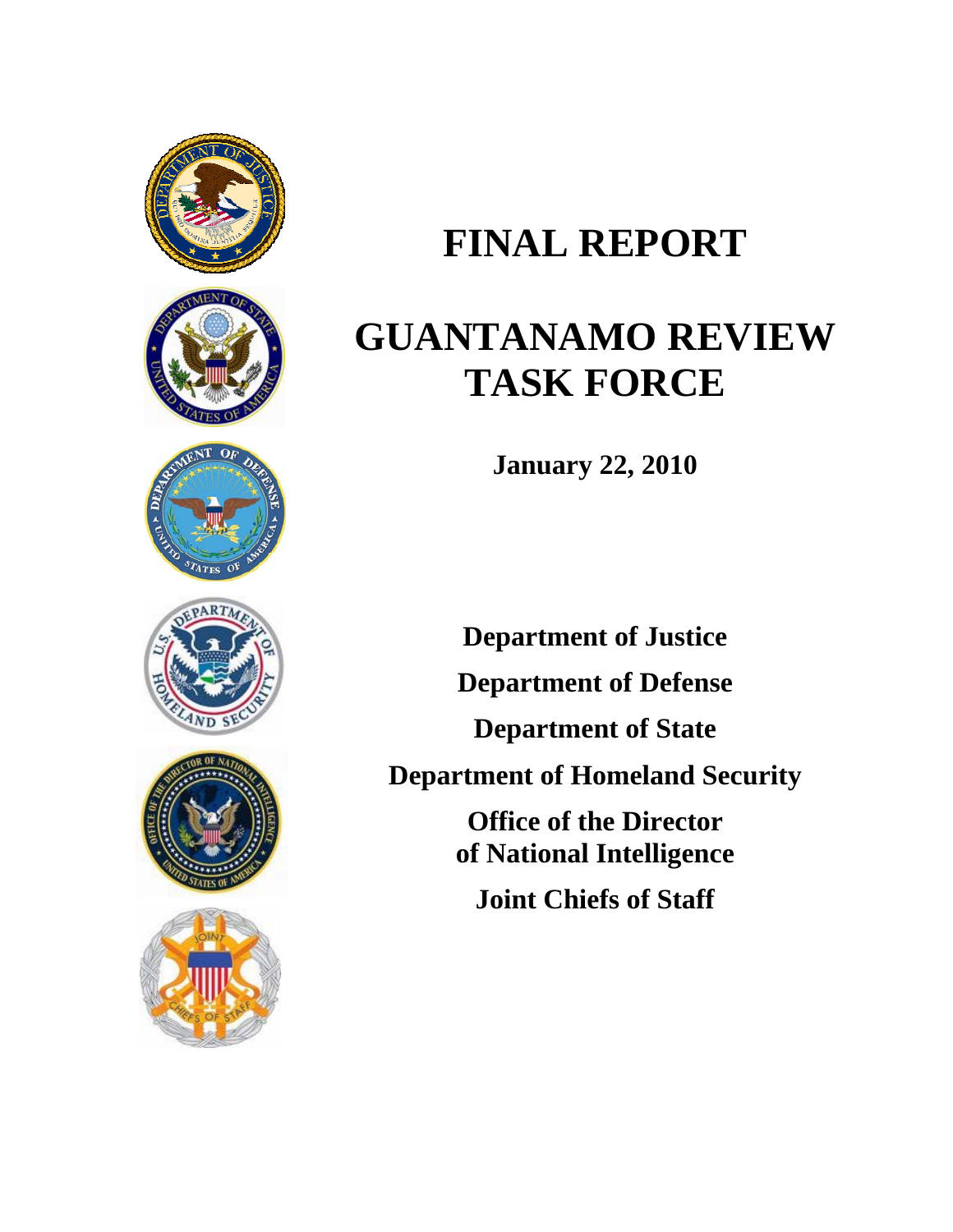#### **EXECUTIVE SUMMARY**

On January 22, 2009, the President issued Executive Order 13492, calling for a prompt and comprehensive interagency review of the status of all individuals currently detained at the Guantanamo Bay Naval Base and requiring the closure of the detention facilities there. The Executive Order was based on the finding that the appropriate disposition of all individuals detained at Guantanamo would further the national security and foreign policy interests of the United States and the interests of justice.

One year after the issuance of the Executive Order, the review ordered by the President is now complete. After evaluating all of the detainees, the review participants have decided on the proper disposition—transfer, prosecution, or continued detention of all 240 detainees subject to the review.

 National Intelligence, and Joint Chiefs of Staff. Each of these decisions was reached by the unanimous agreement of the agencies responsible for the review: the Department of Justice, Department of Defense, Department of State, Department of Homeland Security, Office of the Director of

#### **Review Process**

To implement the President's order, the Attorney General, as the coordinator of the review, established the Guantanamo Review Task Force and a senior-level Review Panel. The Task Force was responsible for assembling and examining relevant information on the Guantanamo detainees and making recommendations on their proper dispositions. The Review Panel, consisting of officials with delegated authority from their respective agencies to decide the disposition of each detainee, reviewed the Task Force's recommendations and made disposition decisions on a rolling basis. Where the Review Panel did not reach consensus, or where higher-level review was appropriate, the agency heads ("Principals") named in the Executive Order determined the proper disposition of the detainee.

Key features of the review process included:

- **Comprehensive Interagency Review.** The Task Force consisted of more than 60 career professionals, including intelligence analysts, law enforcement agents, and attorneys, drawn from the Department of Justice, Department of Defense, Department of State, Department of Homeland Security, Central Intelligence Agency, Federal Bureau of Investigation, and other agencies within the intelligence community.
- **Rigorous Examination of Information.** The Task Force assembled large volumes of information from across the government relevant to determining the proper disposition of each detainee. Task Force members examined this information critically, giving careful consideration to the threat posed by the detainee, the reliability of the underlying information, and the interests of national security.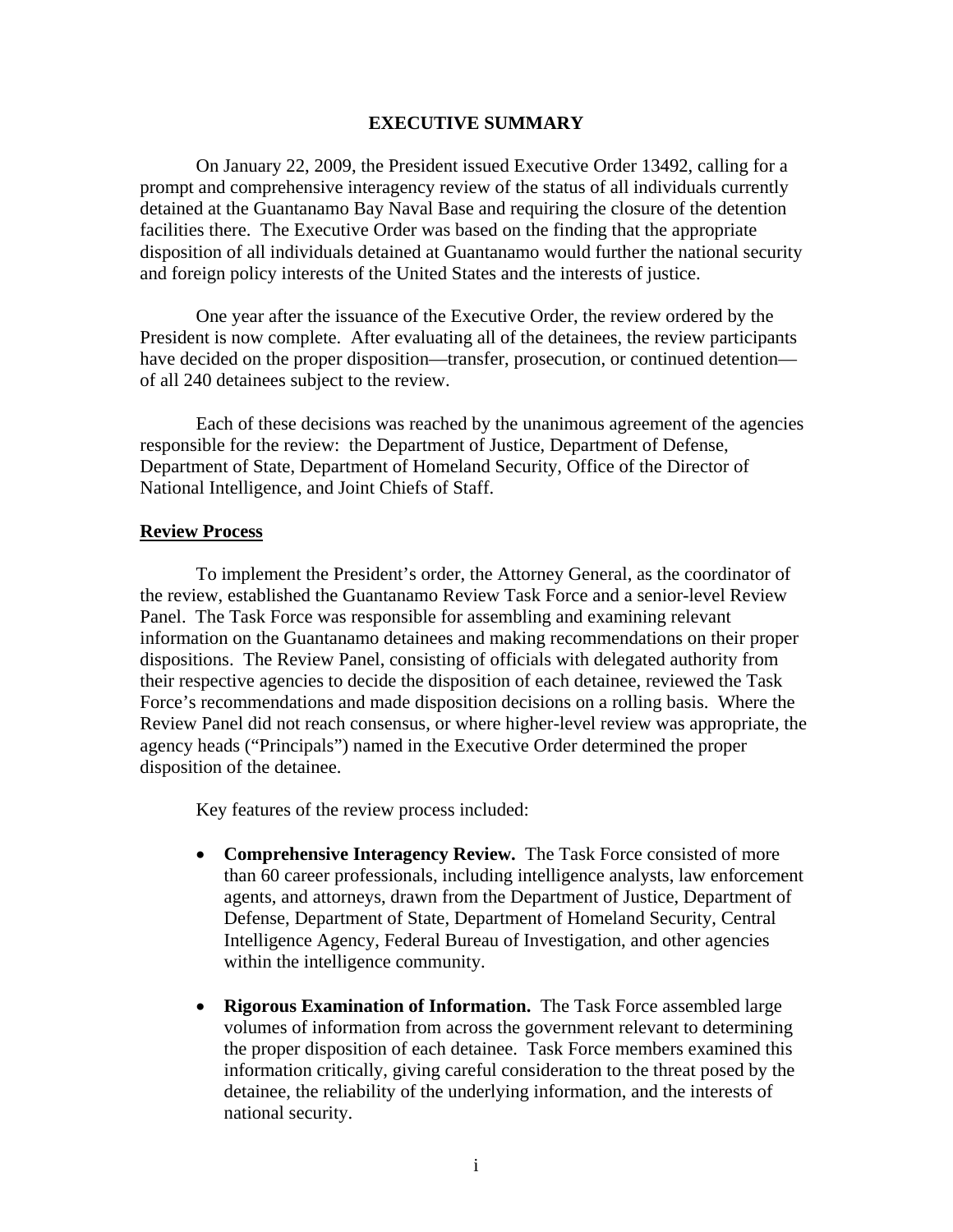• **Unanimous Decision-Making by Senior Officials.** Based on the Task Force's evaluations and recommendations, senior officials representing each agency responsible for the review reached unanimous determinations on the appropriate disposition for all detainees. In the large majority of cases, the Review Panel was able to reach a consensus. Where the Review Panel was not able to reach a unanimous decision—or when additional review was appropriate—the Principals met to determine the proper disposition.

## **Results of the Review**

The decisions reached on the 240 detainees subject to the review are as follows:

- **126 detainees** were approved for transfer. To date, 44 of these detainees have been transferred from Guantanamo to countries outside the United States.
- • **44 detainees** over the course of the review were referred for prosecution either in federal court or a military commission, and **36 of these detainees**  remain the subject of active cases or investigations. The Attorney General has announced that the government will pursue prosecutions against six of these detainees in federal court and will pursue prosecutions against six others in military commissions.
- **48 detainees** were determined to be too dangerous to transfer but not feasible for prosecution. They will remain in detention pursuant to the government's authority under the Authorization for Use of Military Force passed by Congress in response to the attacks of September 11, 2001. Detainees may challenge the legality of their detention in federal court and will periodically receive further review within the Executive Branch.
- **30 detainees** from Yemen were designated for "conditional" detention based on the current security environment in that country. They are not approved for repatriation to Yemen at this time, but may be transferred to third countries, or repatriated to Yemen in the future if the current moratorium on transfers to Yemen is lifted and other security conditions are met.

#### **Looking Ahead**

With the completion of the review, an essential component of the effort to close the Guantanamo detention facilities has been accomplished. Beyond the review, additional work remains to be done to implement the review decisions and to resolve other issues relating to detainees. The Task Force has ensured that its analyses of the detainees and the information collected in the course of the review are properly preserved to assist in the resolution of these issues going forward.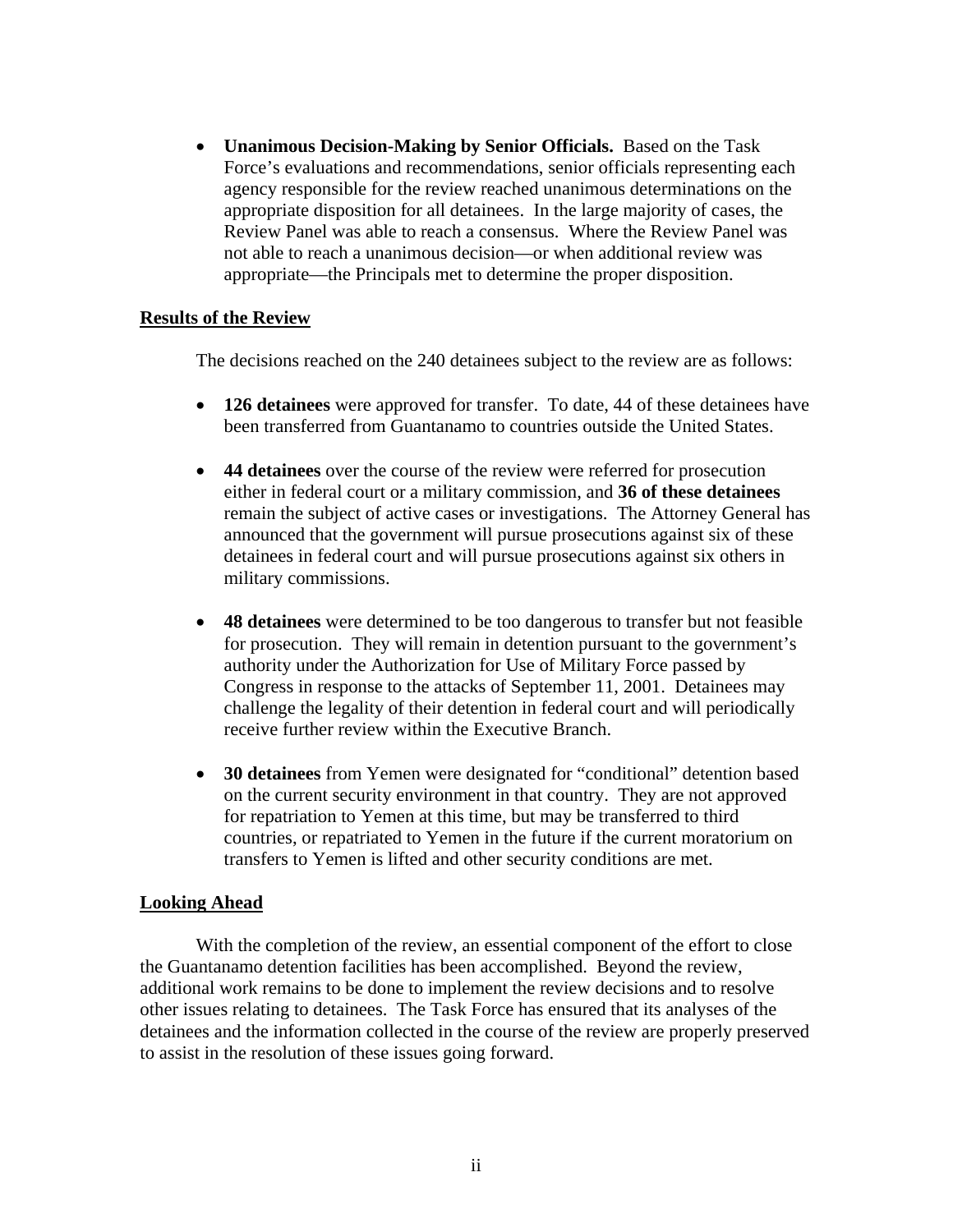# **TABLE OF CONTENTS**

| $\mathbf{I}$ . |                                                                       |  |
|----------------|-----------------------------------------------------------------------|--|
| II.            |                                                                       |  |
| III.           |                                                                       |  |
| IV.            | Implementing the Executive Order: The Guantanamo Review Task Force  3 |  |
|                |                                                                       |  |
|                |                                                                       |  |
|                |                                                                       |  |
|                |                                                                       |  |
|                |                                                                       |  |
| $V_{\cdot}$    |                                                                       |  |
|                |                                                                       |  |
|                |                                                                       |  |
|                |                                                                       |  |
|                |                                                                       |  |
| VI.            |                                                                       |  |
|                |                                                                       |  |
|                |                                                                       |  |
| VII.           |                                                                       |  |
|                |                                                                       |  |
|                |                                                                       |  |
|                |                                                                       |  |
|                |                                                                       |  |
|                |                                                                       |  |
|                |                                                                       |  |
|                |                                                                       |  |
| IX.            |                                                                       |  |
|                |                                                                       |  |
|                |                                                                       |  |
|                |                                                                       |  |
| X.             |                                                                       |  |
| XI.            |                                                                       |  |
| XII.           |                                                                       |  |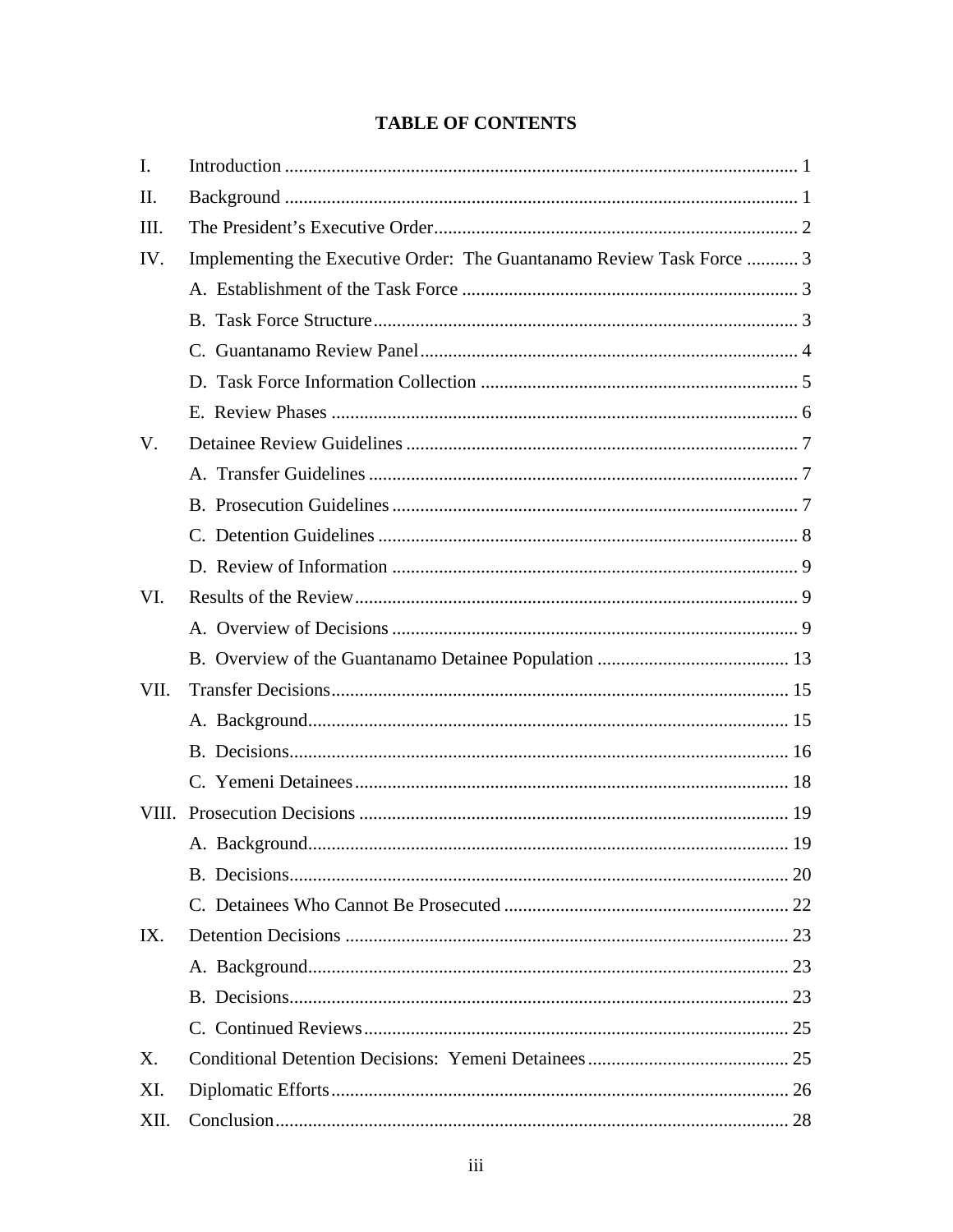## **I. Introduction**

An essential component of the President's order calling for the closure of the detention facilities at the Guantanamo Bay Naval Base was the initiation of a new and rigorous interagency review of all individuals detained there. The purpose of the review was to collect and examine information from across the government to determine which detainees the United States should transfer or release from custody, prosecute, or otherwise lawfully detain.

This review is now complete. After carefully considering each case, the agencies responsible for the review—the Department of Justice, Department of Defense, Department of State, Department of Homeland Security, Office of the Director of National Intelligence, and Joint Chiefs of Staff—have unanimously agreed on the proper disposition of all 240 detainees subject to the review. While there remain other steps outside the scope of the review that must be taken before the detention facilities at Guantanamo can be closed, the completion of the review fulfills a central element of the President's order.

This report describes the process by which the review was conducted over the past year, the decisions resulting from the review, and the progress made toward implementing those decisions.

## **II. Background**

Following the terrorist attacks of September 11, 2001, the United States was faced with the question of what to do with individuals captured in connection with military operations in Afghanistan or in other counterterrorism operations overseas. Starting in January 2002, the military began transferring a number of these individuals to the detention facilities at Guantanamo. By the end of 2002, 632 detainees had been brought to Guantanamo. In 2003, 117 additional detainees were brought to the base, with 10 more detainees added in 2004, 14 detainees in 2006, five detainees in 2007, and one detainee in 2008. Since 2002, a total of 779 individuals have been detained at Guantanamo in connection with the war against al-Qaida, the Taliban, and associated forces.

From 2002 through 2008, most of the individuals detained at Guantanamo were transferred or released from U.S. custody, with the vast majority being repatriated to their home countries and others resettled in third countries willing to receive them. Of the 779 individuals detained at Guantanamo, approximately 530—almost 70 percent—were transferred or released from U.S. custody prior to 2009. The countries to which these detainees were transferred include Afghanistan, Albania, Algeria, Australia, Bahrain, Bangladesh, Belgium, Bosnia, Denmark, Egypt, France, Germany, Iran, Iraq, Jordan, Kazakhstan, Kuwait, Libya, Maldives, Mauritania, Morocco, Pakistan, Qatar, Russia, Saudi Arabia, Somalia (Somaliland), Spain, Sudan, Sweden, Tajikistan, Tunisia, Turkey, Uganda, the United Arab Emirates, the United Kingdom, and Yemen.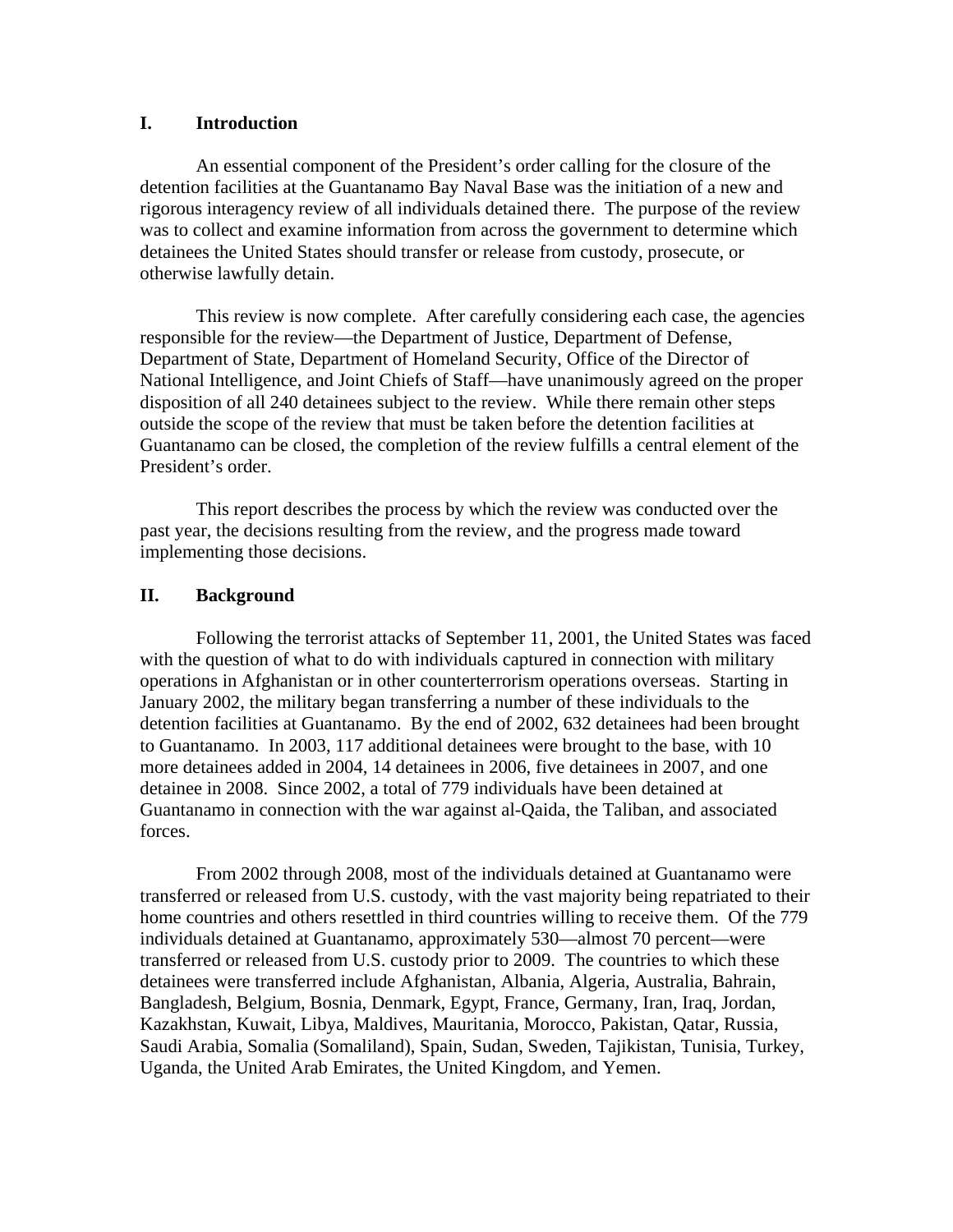<span id="page-5-0"></span>By January 20, 2009, the population of detainees at Guantanamo had been reduced to 242. Of the 242 remaining detainees, 59 had been approved for transfer by the prior administration and were awaiting implementation of their transfers.

## **III. The President's Executive Order**

On January 22, 2009, the President issued an Executive Order requiring the closure of the detention facilities at Guantanamo within one year. Noting the length of the detentions and the significant concerns they had raised both within the United States and internationally, the President determined that the "prompt and appropriate disposition of the individuals currently detained at Guantanamo and closure of the facilities in which they are detained would further the national security and foreign policy interests of the United States and the interests of justice."

Accordingly, the President ordered the Executive Branch to conduct a prompt and comprehensive interagency review of the factual and legal bases for the continued detention of all individuals remaining at Guantanamo. The President ordered that the review be coordinated by the Attorney General and conducted with the full cooperation and participation of the Secretary of Defense, Secretary of State, Secretary of Homeland Security, Director of National Intelligence, and Chairman of the Joint Chiefs of Staff.

The first task given to the review participants under the Executive Order was to assemble, to the extent reasonably practicable, all information in the possession of the federal government pertaining to any individual then detained at Guantanamo and relevant to determining his proper disposition.

The Executive Order then set forth the following framework for the review participants to follow in determining the disposition of each detainee:

- First, on a rolling basis and as promptly as possible, determine whether it is possible to transfer or release the detainee consistent with the national security and foreign policy interests of the United States and, if so, whether and how the Secretary of Defense may effect the detainee's transfer or release;
- Second, with respect to any detainee not approved for transfer or release, determine whether the federal government should seek to prosecute the detainee for any offenses he may have committed, including whether it is feasible to prosecute such individual in a court established pursuant to Article III of the United States Constitution (*i.e.,* federal court); and
- Third, with respect to any detainee whose disposition is not achieved through transfer, release, or prosecution, select other lawful means, consistent with the national security and foreign policy interests of the United States and the interests of justice, for the disposition of the detainee.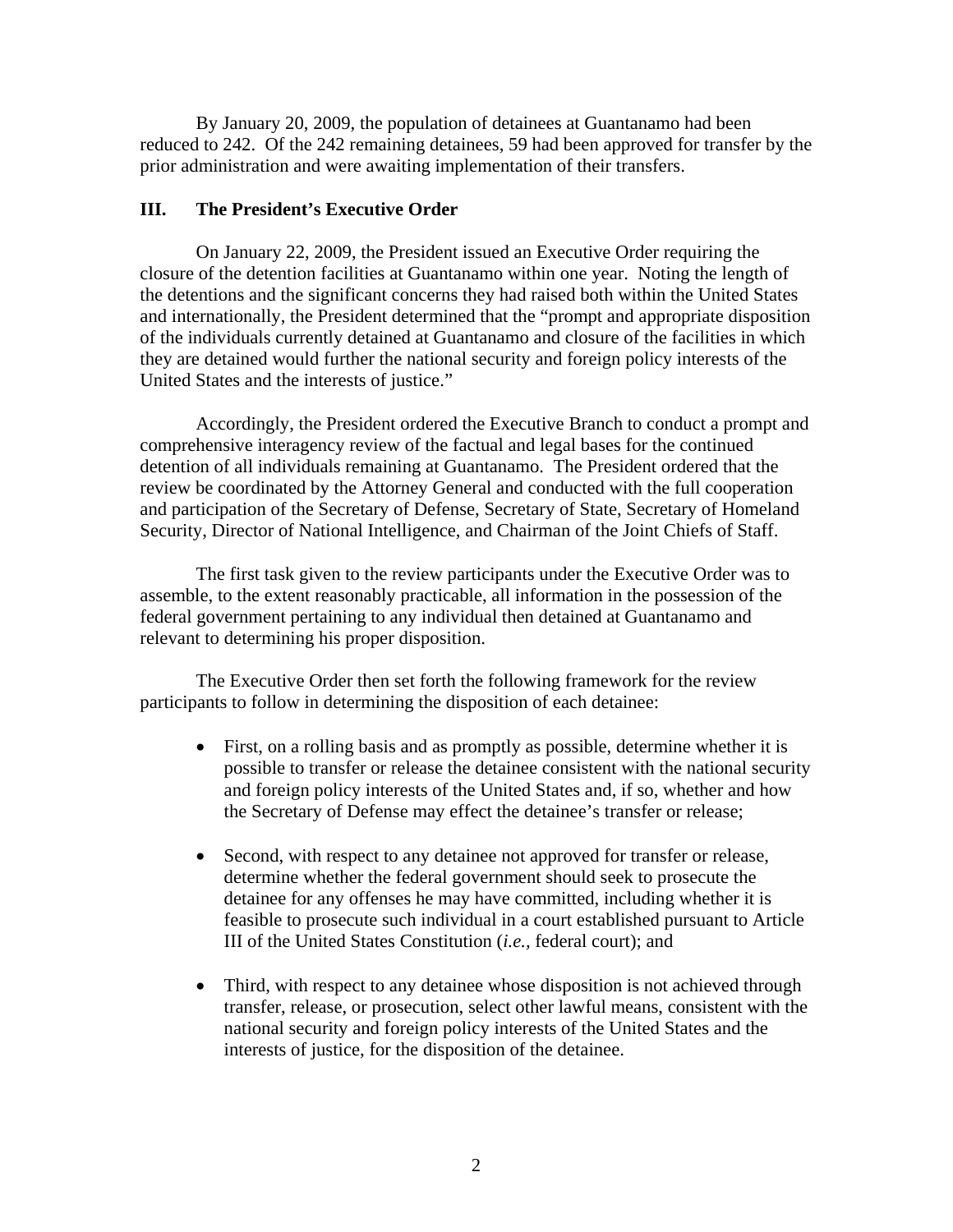<span id="page-6-0"></span>The Executive Order further directed that the Secretary of Defense, the Secretary of State, and other review participants work to effect promptly the release or transfer of all individuals for whom release or transfer is possible, and that the Secretary of State expeditiously pursue and direct such negotiations and diplomatic efforts with foreign governments as are necessary and appropriate to implement the order.

Finally, the Executive Order required that any individuals who remained in detention at Guantanamo at the time of the closure of the detention facilities be returned to their home country, released, transferred to a third country, or transferred to another United States detention facility in a manner consistent with law and the national security and foreign policy interests of the United States.

## **IV. Implementing the Executive Order: The Guantanamo Review Task Force**

#### **A. Establishment of the Task Force**

To implement the Executive Order, the Attorney General established the Guantanamo Review Task Force and appointed an Executive Director of the Task Force on February 20, 2009. The Task Force was charged with assembling and reviewing relevant information on the Guantanamo detainees and making recommendations to senior-level officials on the proper disposition of each detainee pursuant to the framework set forth in the Executive Order. To ensure that the expertise and perspectives of each participating agency were brought to bear on the review process, the Task Force was established as an interagency entity. Further, to maximize collaboration and exchange of information among Task Force members, all Task Force staff were located together in a secure facility, on a single floor devoted to Task Force work, and connected electronically through a stand-alone classified network.

#### **B. Task Force Structure**

<u>.</u>

With the assistance of the participating agencies, the Task Force assembled a staff of over 60 career professionals, drawn from the Department of Justice, Department of Defense, Department of State, Department of Homeland Security, Federal Bureau of Investigation , Central Intelligence Agency, and National Counterterrorism Center. Included in this wide range of representatives were senior military officers, federal prosecutors, FBI agents, intelligence analysts and officers, military prosecutors and investigators, national security lawyers, civil litigators, paralegals, and administrative assistants. During their tenure at the Task Force, these staff members worked full-time on the Task Force review.

consistent with the national security and foreign policy interests of the United States.<sup>1</sup> The Task Force staff was initially organized into two review teams. The transfer team was responsible for evaluating whether detainees could be transferred or released

 $<sup>1</sup>$  The term "release" is used to mean release from confinement without the need for continuing</sup> security measures in the receiving country, while the term "transfer" is used to mean release from confinement subject to appropriate security measures.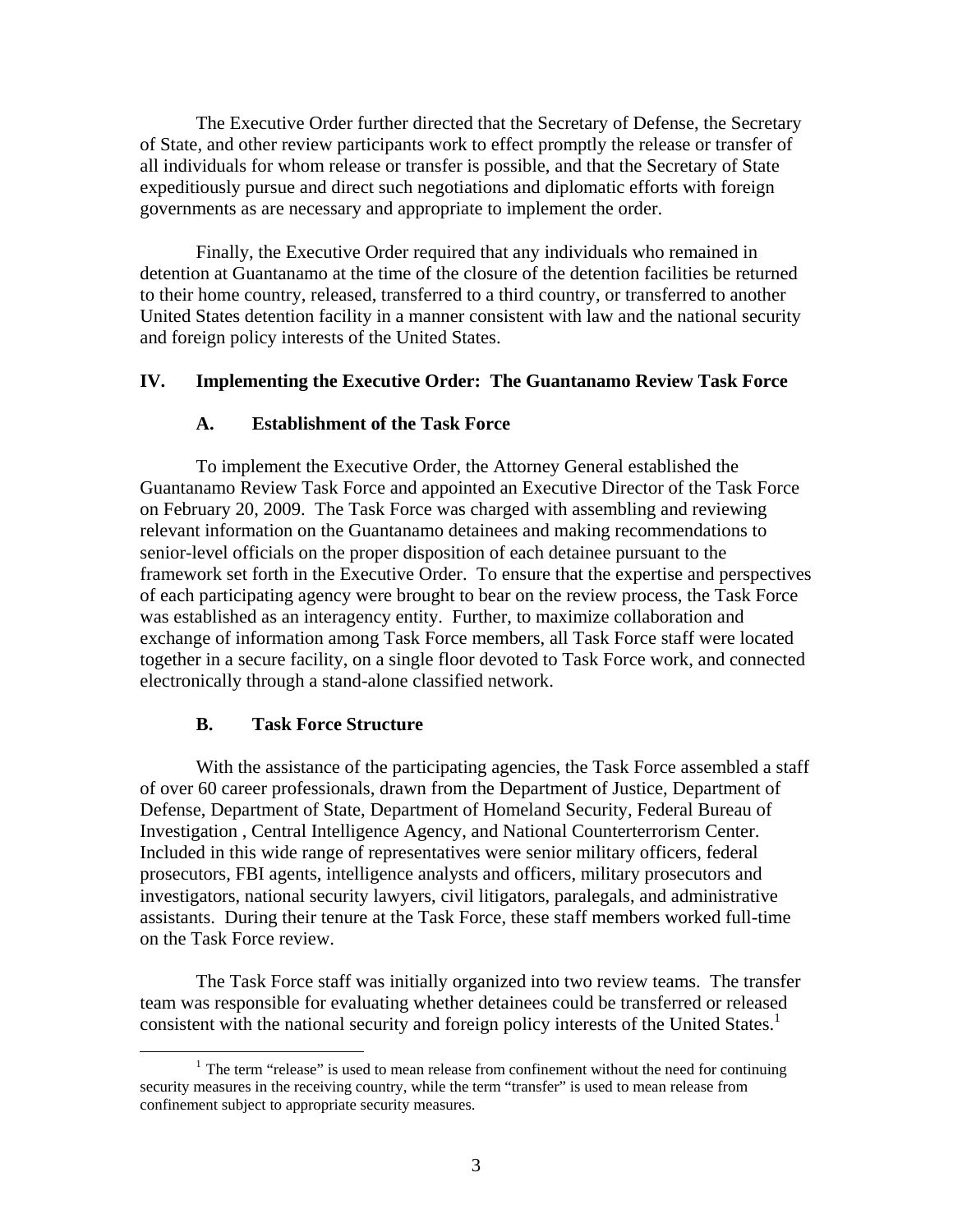<span id="page-7-0"></span>The team primarily evaluated the degree of threat posed by the detainee to U.S. national security, whether the threat could be mitigated through appropriate security measures, and the potential destination countries where it appeared possible to safely transfer the detainee. The transfer team was composed of representatives from each agency listed in the Executive Order.

The prosecution team was responsible for recommending whether the government should seek to prosecute certain detainees in either federal court or the military commission system. The prosecution team was staffed predominantly by experienced federal prosecutors, investigative agents, and criminal appellate specialists from the Department of Justice, $2$  as well as military commission prosecutors and investigative agents from the Department of Defense.

The work of the transfer and prosecution teams often overlapped, and the two teams worked in close coordination over the course of the review. As described below, after an initial review of all the detainees, the transfer and prosecution teams merged to conduct a further review of detainees whose cases had been deferred during the initial review.

The interagency makeup of the review teams was designed to ensure that all relevant agency viewpoints—including military, intelligence, homeland security, diplomatic, and law enforcement—were considered in the review process. Thus, proposed recommendations for transfer or continued detention were drafted, reviewed, and vigorously discussed in group deliberations by representatives of each of the participating agencies. After these extensive discussions on each detainee, any dissenting views of the agency representatives were noted in the recommendations or otherwise made known to the Review Panel.

## **C. Guantanamo Review Panel**

 $\overline{a}$ 

The Task Force's recommendations, which contained detailed classified assessments of each detainee, were submitted on a rolling basis to the interagency Guantanamo Review Panel. The Review Panel was established in February 2009 along with the Task Force and was composed of senior-level officials from each of the agencies identified in the Executive Order.<sup>3</sup> Review Panel members were delegated authority from their respective agency heads ("Principals") to decide the disposition of each detainee. Review Panel members were also responsible for ensuring that their respective agencies made relevant information in their possession available to the Task Force and

 York, District of Columbia, Eastern District of Virginia, Central District of California, Northern District of <sup>2</sup> Specifically, federal prosecutors on the Task Force were drawn from United States Attorneys' Offices in the Southern District of New York, Eastern District of New York, Western District of New California, and District of Maine, and from the Counterterrorism Section of the National Security Division in the Department of Justice.

 regularly attended the Review Panel meetings to further inform the decision-making process. 3 Senior officials from the Central Intelligence Agency and Federal Bureau of Investigation also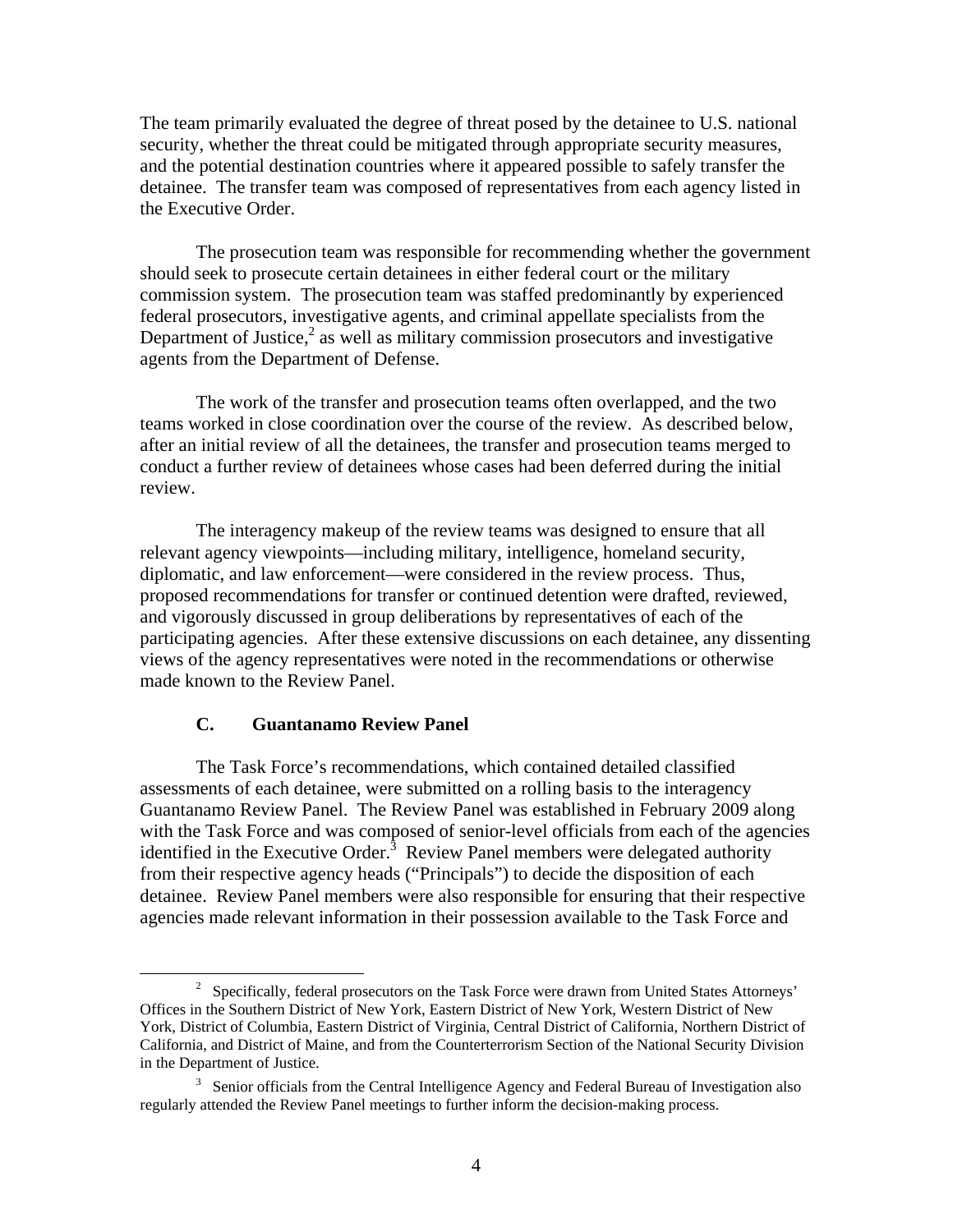<span id="page-8-0"></span>provided the Task Force with personnel and other resources necessary for the Task Force to complete its review within the one-year time frame mandated by the President.

Beginning in March 2009, the Review Panel met on a weekly basis to consider the recommendations of the Task Force. The Review Panel made disposition decisions only by unanimous agreement of the agencies identified in the Executive Order. Thus, each of the participating agencies had an equal voice in disposition decisions, and no decisions were made by the Review Panel over the objection of any agency. In the large majority of cases, the Review Panel was able to achieve consensus and reach decisions regarding the detainees considered. When Review Panel members did not reach consensus, or when higher-level review was appropriate, the cases were referred to the Principals for a decision. All of the cases referred to the Principals also ultimately garnered the unanimous agreement of the participating agencies.

Once a final decision was made regarding the disposition of a particular detainee, the decision was passed to the appropriate agencies for implementation. If a detainee was approved for transfer to a foreign country as a result of the review, the Department of State and Department of Defense worked together to make appropriate arrangements to effect the transfer in a manner consistent with the national security and foreign policy interests of the United States, including U.S. policies concerning humane treatment. If a decision was made by the Review Panel for prosecution, the case was referred to the Department of Justice for further investigation and review under a joint protocol established by the Department of Justice and Department of Defense to determine whether to pursue prosecution of the case in federal court or a military commission. The Review Panel was regularly updated on the implementation of transfer decisions and prosecution referrals, as well as any issues arising out of the implementation of these decisions requiring further interagency consideration.

#### **D. Task Force Information Collection**

In accordance with the Executive Order, the Task Force's initial responsibility was to collect all government information, to the extent reasonably practicable, relevant to determining the proper disposition of each detainee. The government did not have a preexisting, consolidated repository of such information. Rather, each federal agency stored information concerning Guantanamo detainees in its own systems, consistent with its particular mission and operating protocols.

Accordingly, soon after it was formed, the Task Force initiated an effort to collect detainee information and make it available for review by Task Force members. As a result of this complex effort, the Task Force consolidated a large volume of information from the Department of Defense, Central Intelligence Agency, Federal Bureau of Investigation, Department of Justice, National Security Agency, National Counterterrorism Center, Department of State, and Department of Homeland Security.

The documents assembled by the Task Force include summaries of biographic and capture information; interrogation reports from custodial interviews of the detainees;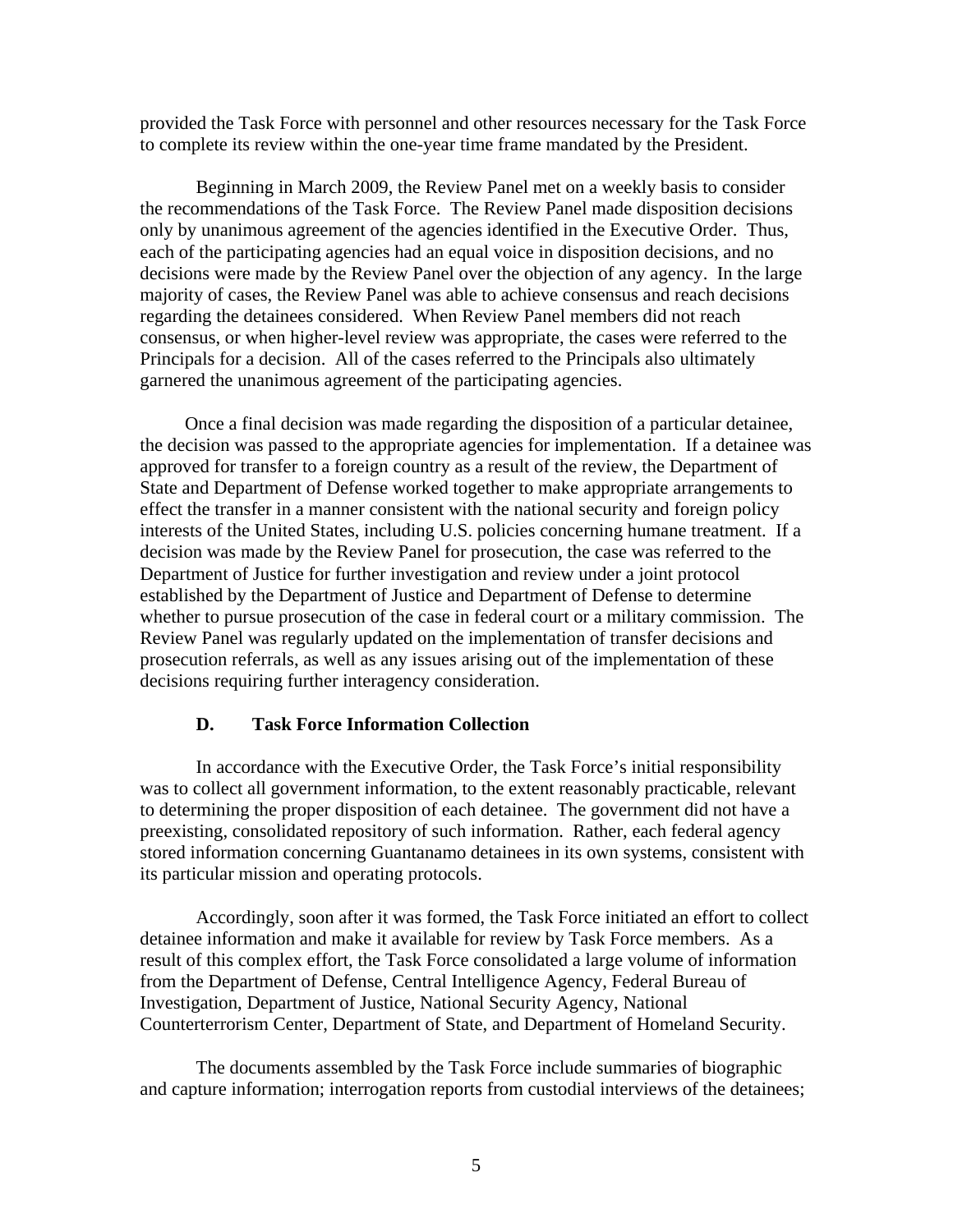<span id="page-9-0"></span>records of Department of Defense administrative proceedings involving the detainees, *i.e.*, Combatant Status Review Tribunals and Administrative Review Board proceedings; the results of name traces run for detainees in certain intelligence databases maintained by the Central Intelligence Agency and National Security Agency; the results of name traces run for detainees in law enforcement databases maintained by the Federal Bureau of Investigation; investigative records maintained by the Office of Military Commissions–Prosecution ("OMC") and Criminal Investigative Task Force within the Department of Defense; records assembled by the Department of Justice for purposes of defending habeas litigation brought by detainees to challenge their detention; recidivism assessments concerning former detainees; finished intelligence products on the detainee population and on general topics of interest to the Task Force's work; and information concerning potential destination countries for detainees approved for transfer or release. The Task Force also accepted written submissions made on behalf of individual detainees by their counsel or other representatives.

Additionally, the Task Force had access to a variety of external networks containing additional information on the detainees, including documentary and physical evidence recovered through counterterrorism operations, and records concerning the behavior, disciplinary infractions, and physical and mental health of the detainees during detention. Over the course of the review, the Task Force also received briefings from the intelligence community on a number of topics relevant to the review.

The review of all this information was conducted in a classified environment using secure systems.

#### **E. Review Phases**

1

Following an initial period to stand up the Task Force and collect detainee information, the Task Force began to review detainees on March 5, 2009. The review was conducted in two phases. During the first phase, the Task Force reviewed all 240 detainees subject to the review.<sup>4</sup> In accordance with the framework set forth in the Executive Order, the purpose of the first phase of the review was to identify those detainees who could be transferred or released consistent with the national security and foreign policy interests of the United States, those detainees as to whom prosecution appeared feasible, and those detainees who required further evaluation before a decision could be made on their appropriate disposition.

The purpose of the second phase of the review was to reevaluate those detainees who had been deferred during the first phase. Each detainee reviewed in the second phase was considered for transfer, prosecution, or—in the event that neither of these dispositions was deemed appropriate—continued detention pursuant to the government's

<sup>4</sup> Although there were 242 detainees at Guantanamo when the Executive Order was issued, one detainee had already been convicted and sentenced to life in the military commission system in 2008, and another detainee committed suicide in June 2009. Thus, there were 240 detainees whose dispositions were reviewed under the Executive Order.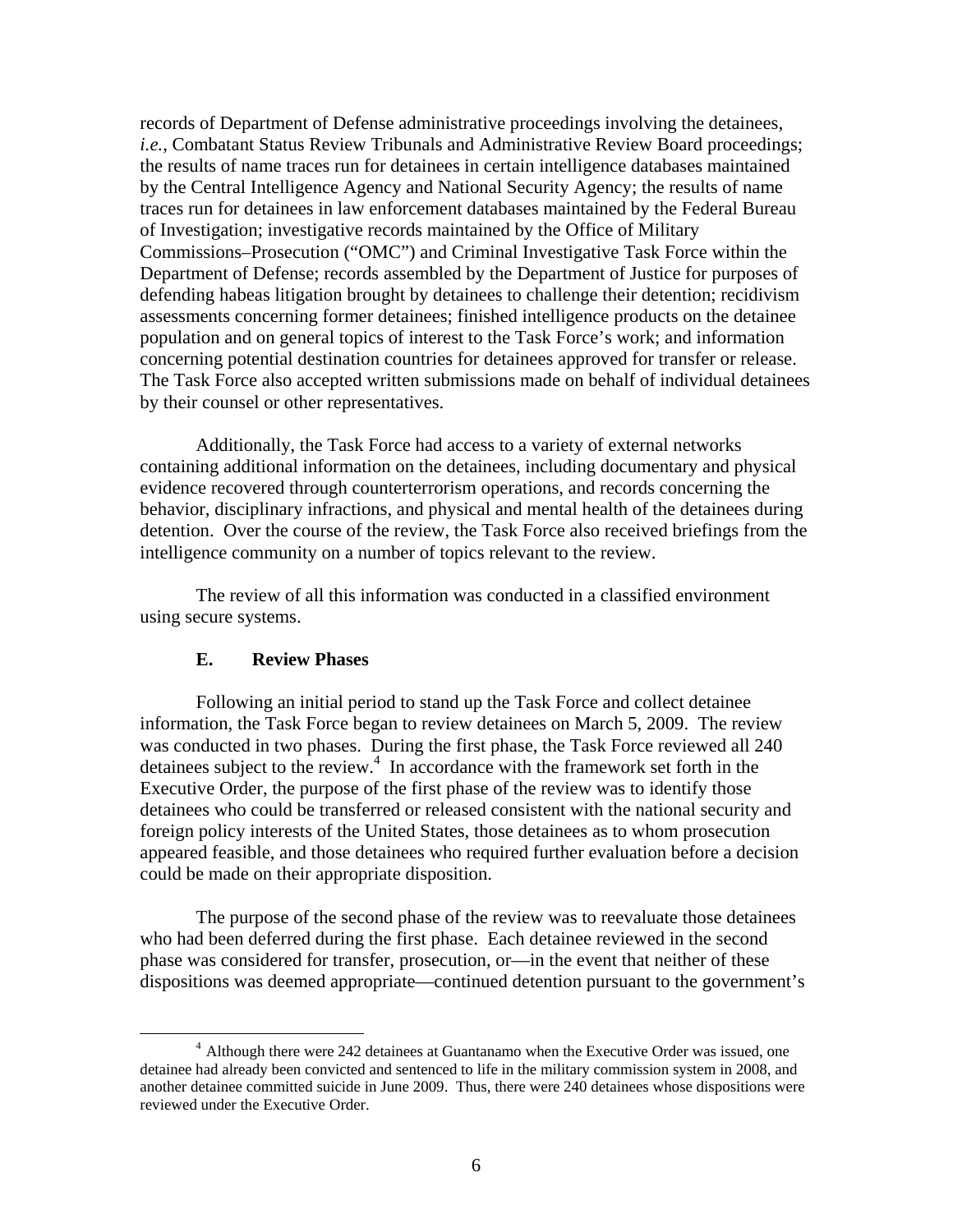<span id="page-10-0"></span>authority under the Authorization for Use of Military Force ("AUMF") passed by Congress in response to the attacks of September 11, 2001.

# **V. Detainee Review Guidelines**

In conducting its reviews, the Task Force followed detainee review guidelines ("Guidelines") developed specifically for the Executive Order review and approved by the Review Panel. The Guidelines set forth standards to apply in considering detainees for transfer, prosecution, or continued detention pursuant to the government's authority under the AUMF.

# **A. Transfer Guidelines**

The Guidelines addressed three types of evaluations relevant to determining whether a detainee should be recommended for transfer or release.

poses could be sufficiently mitigated through feasible and appropriate security measures.<sup>5</sup> The first evaluation required by the Guidelines was a threat evaluation. The Guidelines provided that a detainee should be deemed eligible for transfer if any threat he The Guidelines set forth a non-exclusive list of factors to be considered in evaluating the threat posed by a detainee. In applying those factors, the Task Force was instructed to consider the totality of available information regarding the detainee, and to give careful consideration to the credibility and reliability of the available information.

The second evaluation required by the Guidelines was an evaluation of potential destination (*i.e.,* receiving) countries. The Guidelines left the Task Force with discretion whether to recommend a detainee for transfer only to specified countries or under specified conditions. As with the threat evaluation, the Guidelines provided a nonexclusive set of factors by which to evaluate potential receiving countries.

The third evaluation required by the Guidelines was a legal evaluation to ensure that any detainee falling outside the government's lawful detention authority under the AUMF was recommended for transfer or release.

# **B. Prosecution Guidelines**

The Guidelines also required cases to be evaluated by Task Force prosecutors to determine whether a federal court or military commission prosecution should be recommended for any offenses the detainees may have committed.

For the evaluation of whether a detainee should be prosecuted in federal court, the Guidelines set forth standards used by federal prosecutors across the country to determine

 $\overline{a}$ <sup>5</sup> The Guidelines further provided that a detainee should be deemed eligible for release if he does not pose an identifiable threat to the national security of the United States. Other than the 17 Chinese Uighur detainees, who were approved for "transfer or release," no detainees were approved for "release" during the course of the review.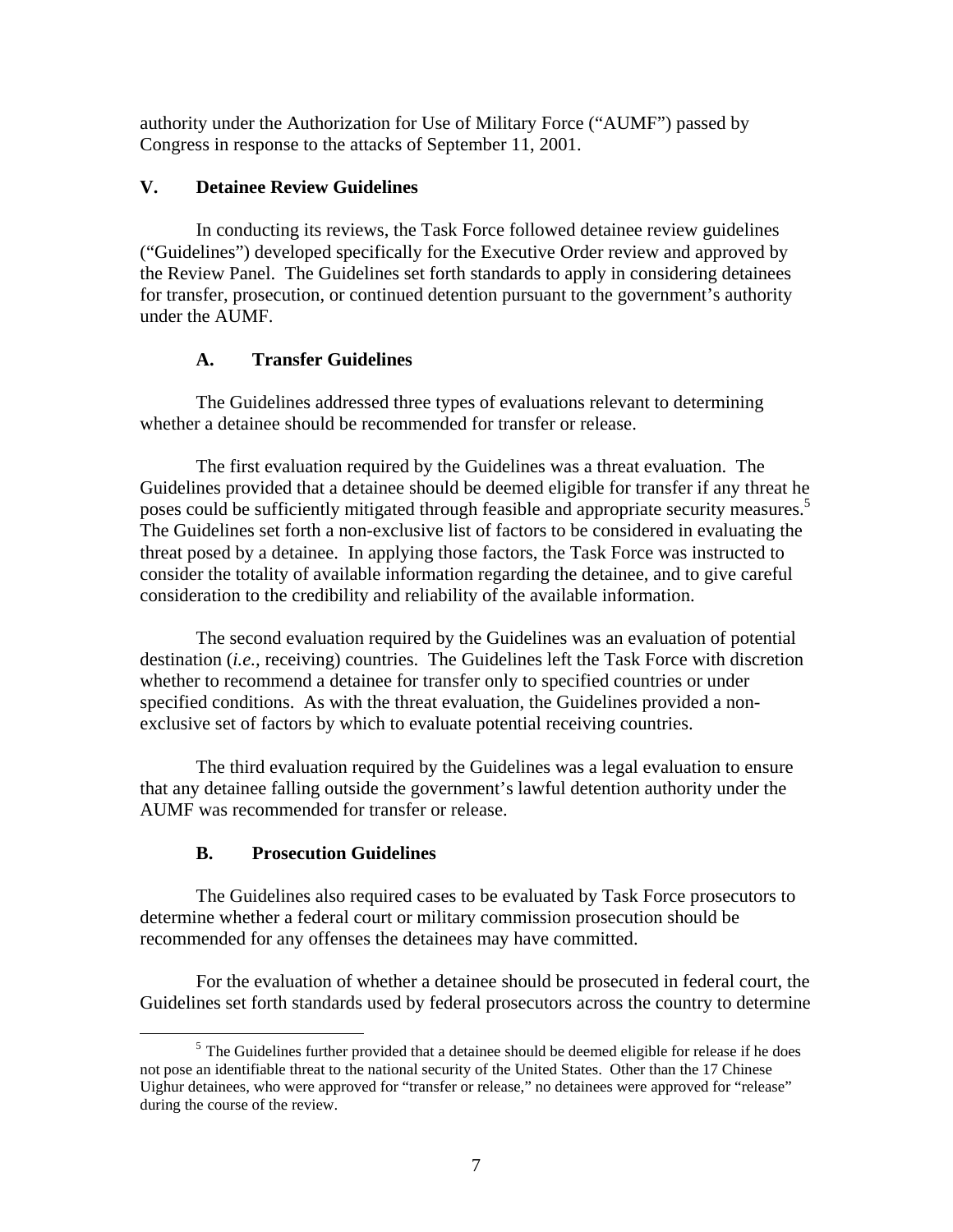<span id="page-11-0"></span>whether to charge a case, as set forth in the *United States Attorneys' Manual*. Consistent with these standards, the Guidelines provided that a case should be recommended for prosecution if the detainee's conduct constitutes a federal offense and the potentially available admissible evidence will probably be sufficient to obtain and sustain a conviction—unless prosecution should be declined because no substantial federal interest would be served by prosecution. Key factors in making this determination include the nature and seriousness of the offense; the detainee's culpability in connection with the offense; the detainee's willingness to cooperate in the investigation or prosecution of others; and the probable sentence or other consequences if the detainee is convicted.

For the evaluation of whether a detainee should be prosecuted in a military commission, Task Force prosecutors examined the potentially available admissible evidence and consulted closely with OMC to determine the feasibility of prosecution.

Recognizing the unique nature of these cases, the Guidelines provided that other factors were also significant in determining whether to recommend prosecution, including the need to protect classified information, such as intelligence sources and methods.

## **C. Detention Guidelines**

 $\overline{a}$ 

In accordance with the Executive Order, the Guidelines provided that every effort should be made to ensure that all detainees who could be recommended for transfer, release, or prosecution consistent with national security and foreign policy interests and the interests of justice were recommended for such dispositions. Thus, the Guidelines provided that a detainee should be considered eligible for continued detention under the AUMF only if (1) the detainee poses a national security threat that cannot be sufficiently mitigated through feasible and appropriate security measures; (2) prosecution of the detainee by the federal government is not feasible in any forum; and (3) continued detention without criminal charges is lawful.

AUMF and the government's case for defending the detention in any habeas litigation.<sup>6</sup> The Guidelines required the Task Force to consult with the Department of Justice in conducting a legal evaluation for each detainee considered for continued detention. This legal evaluation addressed both the legal basis for holding the detainee under the

As the Supreme Court has held, inherent within the authorization of the AUMF to "use all necessary and appropriate force" is the power to detain any individuals who fall within the scope of the statute.<sup>7</sup> As the Court observed, "by universal agreement and

 nations, organizations, or persons he determines planned, authorized, committed, or aided the terrorist attacks that occurred on September 11, 2001, or harbored such organizations or persons, in order to prevent any future attacks of international terrorism against the United States by such nations, organizations or persons." AUMF § 2(a). <sup>6</sup> The AUMF authorizes the President to "use all necessary and appropriate force against those

<sup>7</sup>*See Hamdi v. Rumsfeld*, 542 U.S. 507, 519 (2004) (plurality opinion); *id*. at 587 (Thomas, J.) (dissenting).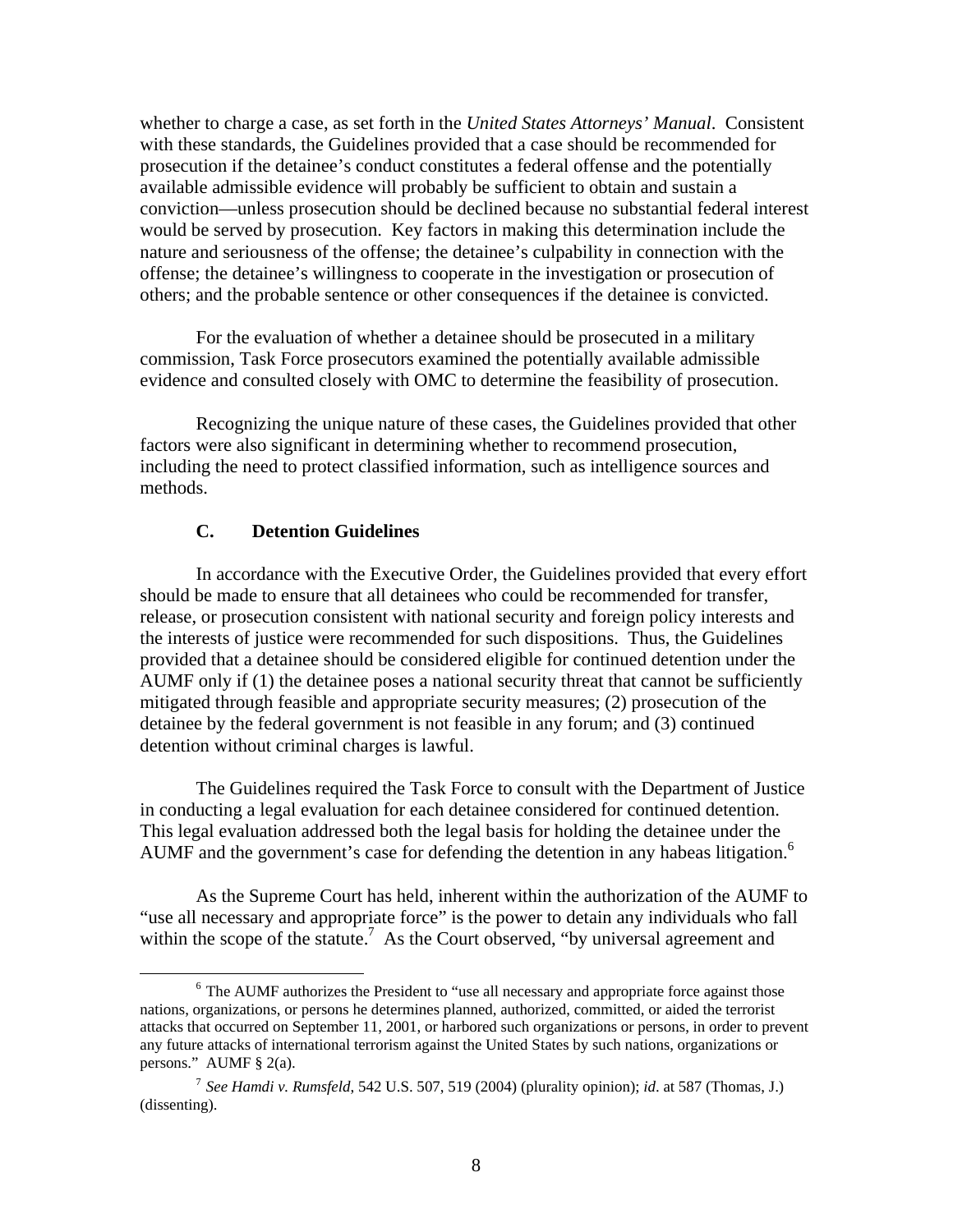<span id="page-12-0"></span>practice," the power to wage war necessarily includes the authority to capture and detain combatants in order to prevent them from "returning to the field of battle and taking up arms once again."<sup>8</sup> The scope of the AUMF's detention authority extends to those persons who "planned, authorized or committed or aided" the September 11 attacks, "harbored those responsible for those attacks," or "were part of, or substantially supported, Taliban or al Qaeda forces or associated forces that are engaged in hostilities against the United States or its coalition partners."<sup>9</sup> Accordingly, only detainees who satisfied this standard could be designated for continued detention.

#### **D. Review of Information**

Consistent with the Guidelines' requirement that the Task Force undertake a fresh and comprehensive evaluation of detainee information, the Task Force sought to make independent evaluations of the facts. In many instances, the Task Force largely agreed with prior threat assessments of the detainees and sometimes found additional information that further substantiated such assessments. In other instances, the Task Force found prior assessments to be overstated. Some assessments, for example, contained allegations that were not supported by the underlying source document upon which they relied. Other assessments contained conclusions that were stated categorically even though derived from uncorroborated statements or raw intelligence reporting of undetermined or questionable reliability. Conversely, in a few cases, the Task Force discovered reliable information indicating that a detainee posed a greater threat in some respects than prior assessments suggested.

Even after careful examination of the intelligence, however, it was not always possible to draw definitive conclusions regarding a detainee's past conduct. Many of the detainees were captured in active zones of combat and were not previously the targets of investigation by U.S. law enforcement authorities or the intelligence community. Much of what is known about such detainees comes from their own statements or statements made by other detainees during custodial debriefings. The Task Force sought to ensure that the Review Panel and Principals were apprised in their decision-making of any limitations of the available information.

## **VI. Results of the Review**

<u>.</u>

#### **A. Overview of Decisions**

By the one-year mark of January 22, 2010, the review participants reached decisions on the appropriate disposition of all 240 detainees subject to the Executive Order. In sum, 126 detainees were approved for transfer; 36 detainees were referred for

<sup>8</sup>*Id.* at 518; *see also id.* at 587 (Thomas, J.) (dissenting) (same).

 2010 WL 10411 at \*3 (D.C. Cir. Jan. 5, 2010). <sup>9</sup>*See* Gov't Filing, *In re: Guantanamo Bay Detainee Litigation*, Misc. No. 08-442 (D.D.C. March 13, 2009). The United States Court of Appeals for the District of Columbia recently affirmed that Guantanamo detainees who meet this standard are detainable. *See also Al-Bihani v. Obama*, --- F.3d ---,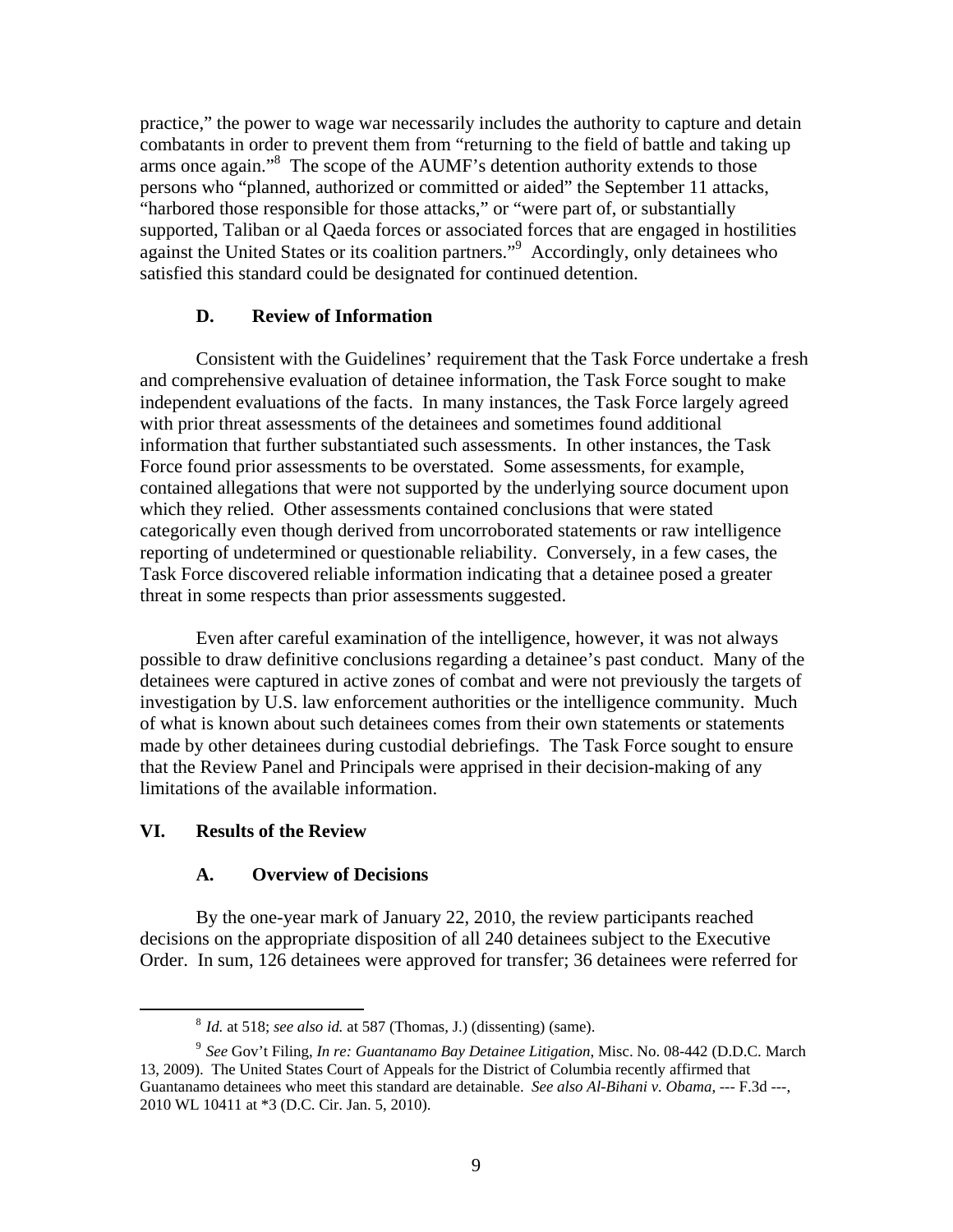prosecution;10 48 detainees were approved for continued detention under the AUMF; and 30 detainees from Yemen were approved for "conditional" detention based on present security conditions in Yemen.

 **Overview of Decisions**



After careful deliberation, all of these decisions were reached by unanimous agreement of senior officials from each agency responsible for the review. Thus, each decision carries the approval of the Department of Justice, Department of Defense, Department of State, Department of Homeland Security, Office of the Director of National Intelligence, and Joint Chiefs of Staff. A more detailed breakdown of the decisions follows.

## Detainees Approved for Transfer

 $\overline{a}$ 

- 126 detainees were unanimously approved for transfer subject to appropriate security measures.
	- o 63 of the 126 detainees either had been cleared for transfer by the prior administration, ordered released by a federal district court, or both.
	- o 44 of the 126 detainees have been transferred to date—24 to their home countries, 18 to third countries for resettlement, and two to Italy for prosecution.
	- o 82 of the 126 detainees remain at Guantanamo. Of these detainees:
		- 16 may be repatriated to their home countries (other than Yemen) consistent with U.S. policies on humane treatment. The State Department and Department of Defense are working with these countries concerning the security conditions and timing of the

 $10$  As explained below, 44 cases were initially referred for prosecution; 36 of those cases remain the subject of active referrals.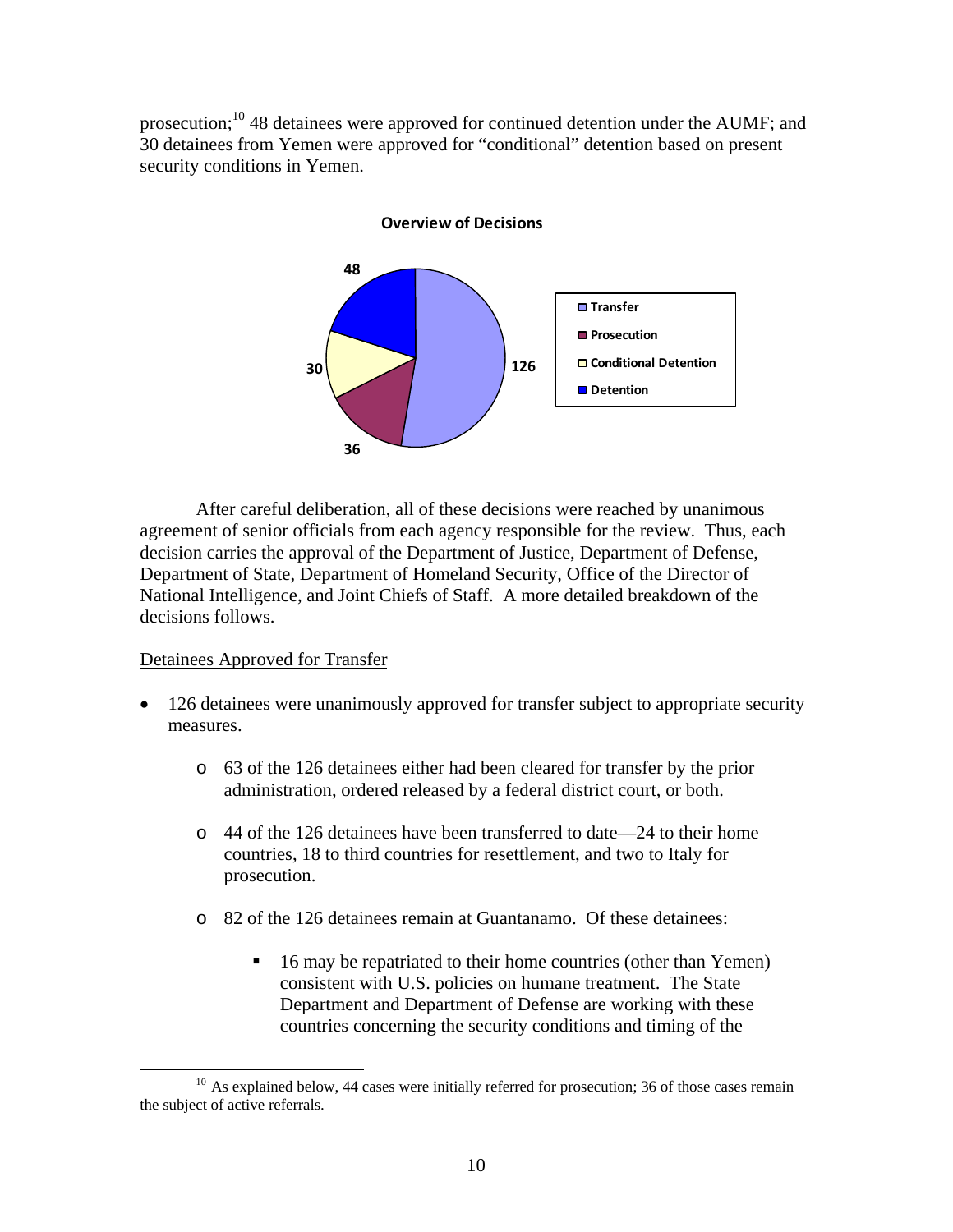transfers. Some of these detainees have obtained injunctions that presently bar their repatriation and cannot be repatriated until these injunctions are lifted; litigation over the injunctions is ongoing.

- <sup>37</sup> cannot be repatriated at this time due to humane treatment or related concerns associated with their home countries (other than Yemen). The State Department is seeking to resettle these detainees in third countries. (A small number of these detainees may be transferred to third countries for prosecution rather than resettlement.)
- 29 are from Yemen. In light of the moratorium on transfers of Guantanamo detainees to Yemen announced by the President on January 5, 2010, these detainees cannot be transferred to Yemen at this time. In the meantime, these detainees are eligible to be transferred to third countries capable of imposing appropriate security measures.

#### **Detainees Approved for Transfer**



#### Detainees Referred for Prosecution

- Initially, 44 detainees were referred for prosecution. As a result of further evaluation of these cases (detailed below), there are now 36 detainees who remain the subject of active cases or investigations.
	- o 1 detainee (Ahmed Ghailani) has been transferred to the Southern District of New York and will be tried for his alleged role in the 1998 bombings of the U.S. embassies in Kenya and Tanzania.
	- o 5 detainees will be tried in the Southern District of New York, for their alleged roles in the September 11 attacks, as announced by the Attorney General.
	- o 6 detainees will be tried for offenses under the laws of war in a reformed military commission system, as announced by the Attorney General.
	- o 24 detainees remain under review pursuant to the joint Department of Justice-Department of Defense protocol. No final determination has yet been made as to whether or in what forum these 24 detainees will be charged.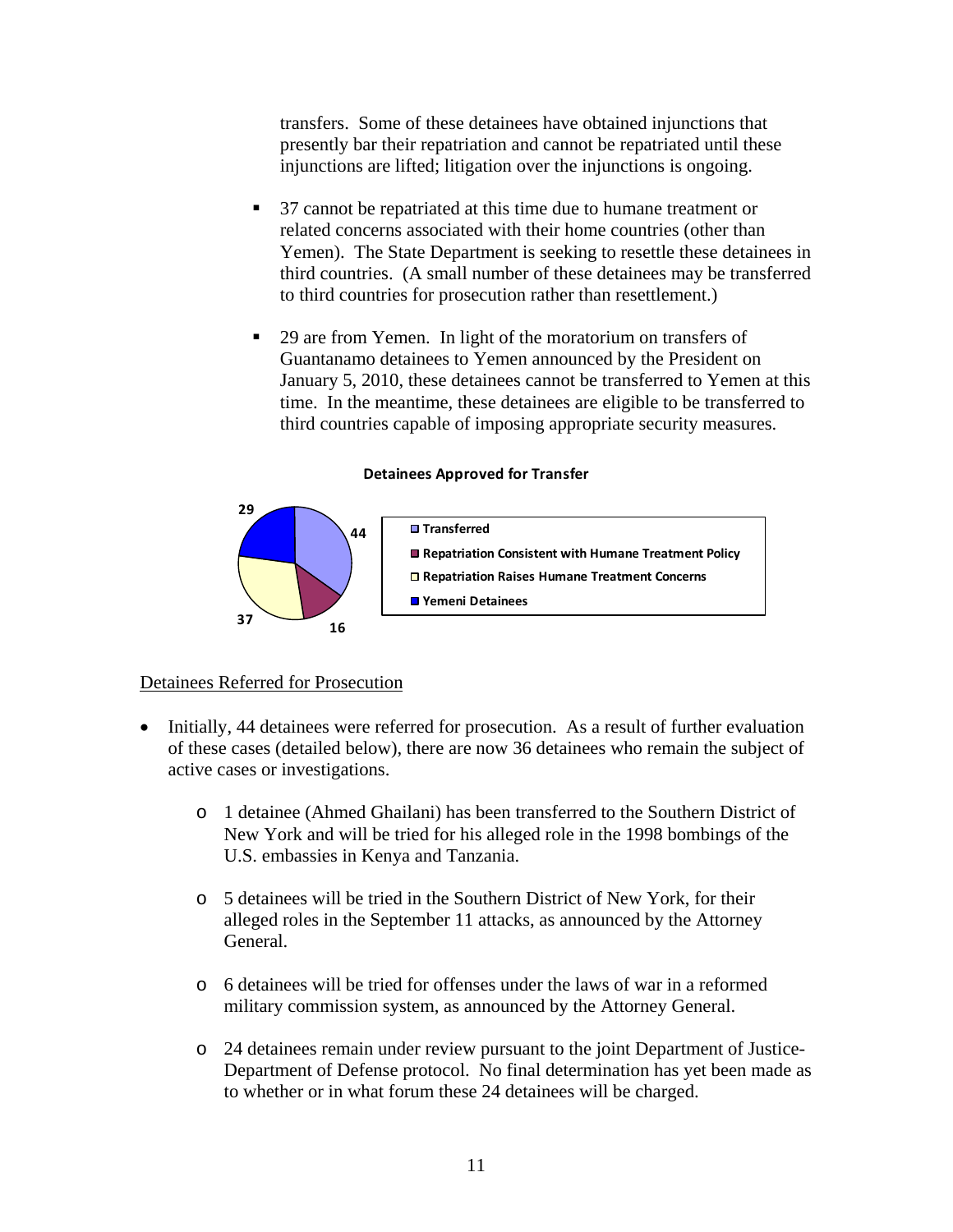- o 8 other detainees were initially referred for prosecution but subsequently designated for other dispositions.
	- 1 detainee was transferred pursuant to a court order in his habeas case.
	- 7 detainees were referred back to the review participants after prosecution was deemed not feasible upon further evaluation (6 were subsequently approved for continued detention under the AUMF, and 1 was approved for transfer).

## **Detainees Referred for Prosecution**



# Detainees Approved for Detention

- 48 detainees were unanimously approved for continued detention under the AUMF based on a finding that they pose a national security threat that could not be mitigated sufficiently at this time if they were to be transferred from U.S. custody.
	- o The Task Force concluded as to all of these detainees that prosecution is not feasible at this time in either federal court or the military commission system.
	- o At the same time, the Task Force concluded that there is a lawful basis for continuing to detain these detainees under the AUMF.

# Detainees Approved for Conditional Detention

- 30 detainees from Yemen were unanimously approved for "conditional" detention based on current security conditions in Yemen.
	- o After carefully considering the intelligence concerning the security situation in Yemen, and reviewing each detainee on a case-by-case basis, the review participants selected a group of 30 Yemeni detainees who pose a lower threat than the 48 detainees designated for continued detention under the AUMF, but who should not be among the first groups of transfers to Yemen even if the current moratorium on such transfers is lifted.
	- o These 30 detainees were approved for "conditional" detention, meaning that they may be transferred if one of the following conditions is satisfied: (1) the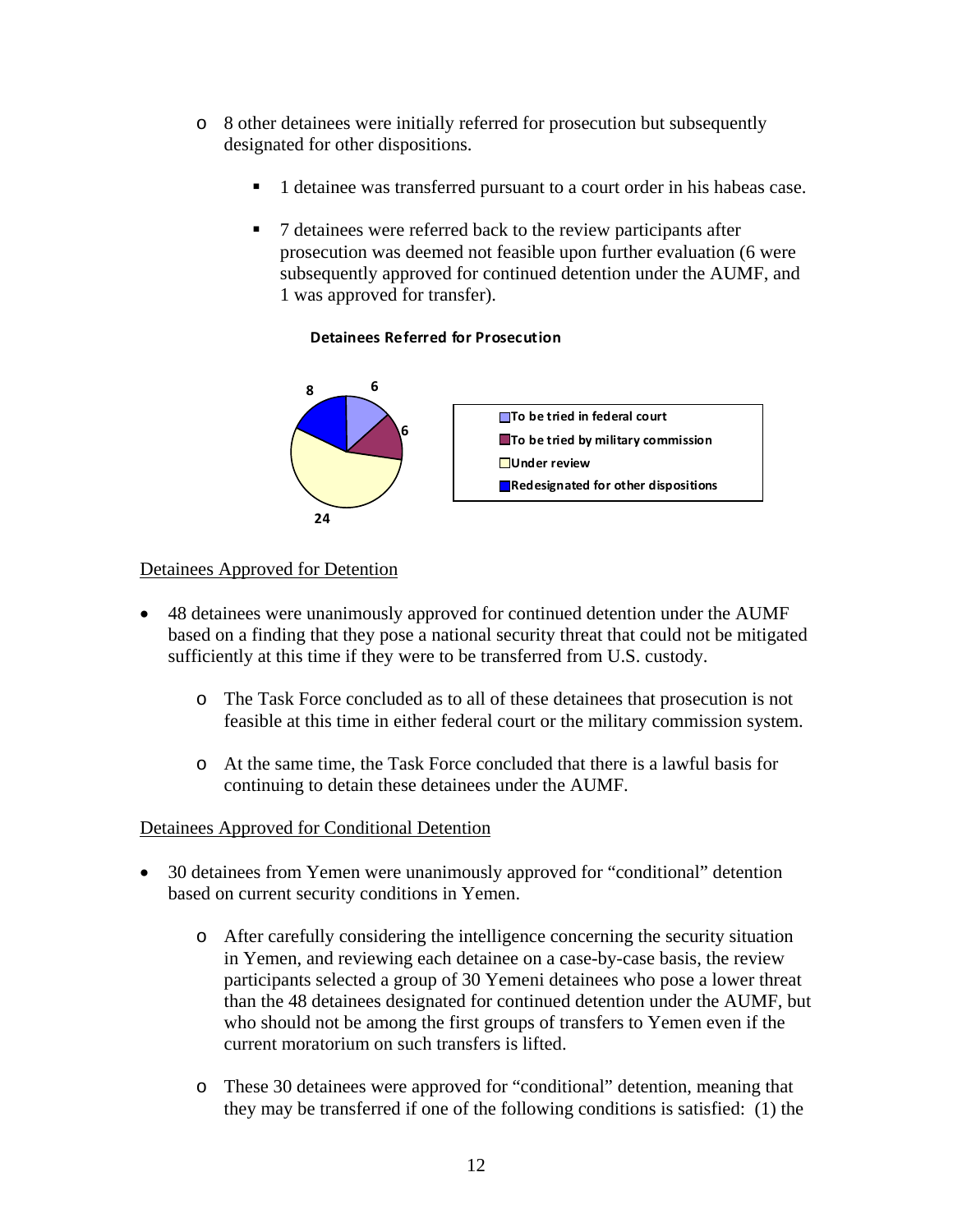<span id="page-16-0"></span>security situation improves in Yemen; (2) an appropriate rehabilitation program becomes available; or (3) an appropriate third-country resettlement option becomes available. Should any of these conditions be satisfied, however, the 29 Yemeni detainees approved for transfer would receive priority for any transfer options over the 30 Yemeni detainees approved for conditional detention.

# **B. Overview of the Guantanamo Detainee Population**

The following section provides an overview of the 240 Guantanamo detainees reviewed under the Executive Order, including their threat characteristics and more general background information, including country of origin, point of capture, and date of arrival at Guantanamo.

*Threat Characteristics.* As reflected in the decisions made in the review, there is a substantial degree of variation among the Guantanamo detainees from a security perspective. Although not all detainees can be neatly characterized, the following groupings provide a rough overview of the recurring threat profiles seen in the population.

- • *Leaders, operatives, and facilitators involved in terrorist plots against U.S. targets.* At the high end of the threat spectrum are leaders, planners, operatives, and facilitators within al-Qaida or associated groups who are directly implicated in terrorist plots against U.S. interests. Among the most notorious examples in this group are Khalid Sheikh Mohammed, the alleged mastermind of the September 11 attacks; Ramzi bin al-Shibh, the alleged principal coordinator of the September 11 attacks; Abd al-Rahim al-Nashiri, the alleged mastermind of the attack on the U.S.S. *Cole*; Abu Faraj al-Libi, who allegedly succeeded Khalid Sheikh Mohammed as al-Qaida's chief planner of terrorist operations; Hambali, the alleged leader of an al-Qaida affiliate in Indonesia who directed numerous attacks against Western targets in Southeast Asia; and Ahmed Ghailani, an alleged key participant in the 1998 bombings of the U.S. embassies in Kenya and Tanzania. Roughly 10 percent of the detainees subject to the review appear to have played a direct role in plotting, executing, or facilitating such attacks.
- • *Others with significant organizational roles within al-Qaida or associated terrorist organizations.* Other detainees played significant organizational roles within al-Qaida or associated terrorist organizations, even if they may not have been directly involved in terrorist plots against U.S. targets. This group includes, for example, individuals responsible for overseeing or providing logistical support to al-Qaida's training operations in Afghanistan; facilitators who helped move money and personnel for al-Qaida; a cadre of Usama bin Laden's bodyguards, who held a unique position of trust within al-Qaida; and well-trained operatives who were being groomed by al-Qaida leaders for future terrorist operations. Roughly 20 percent of the detainees subject to the review fall within this category.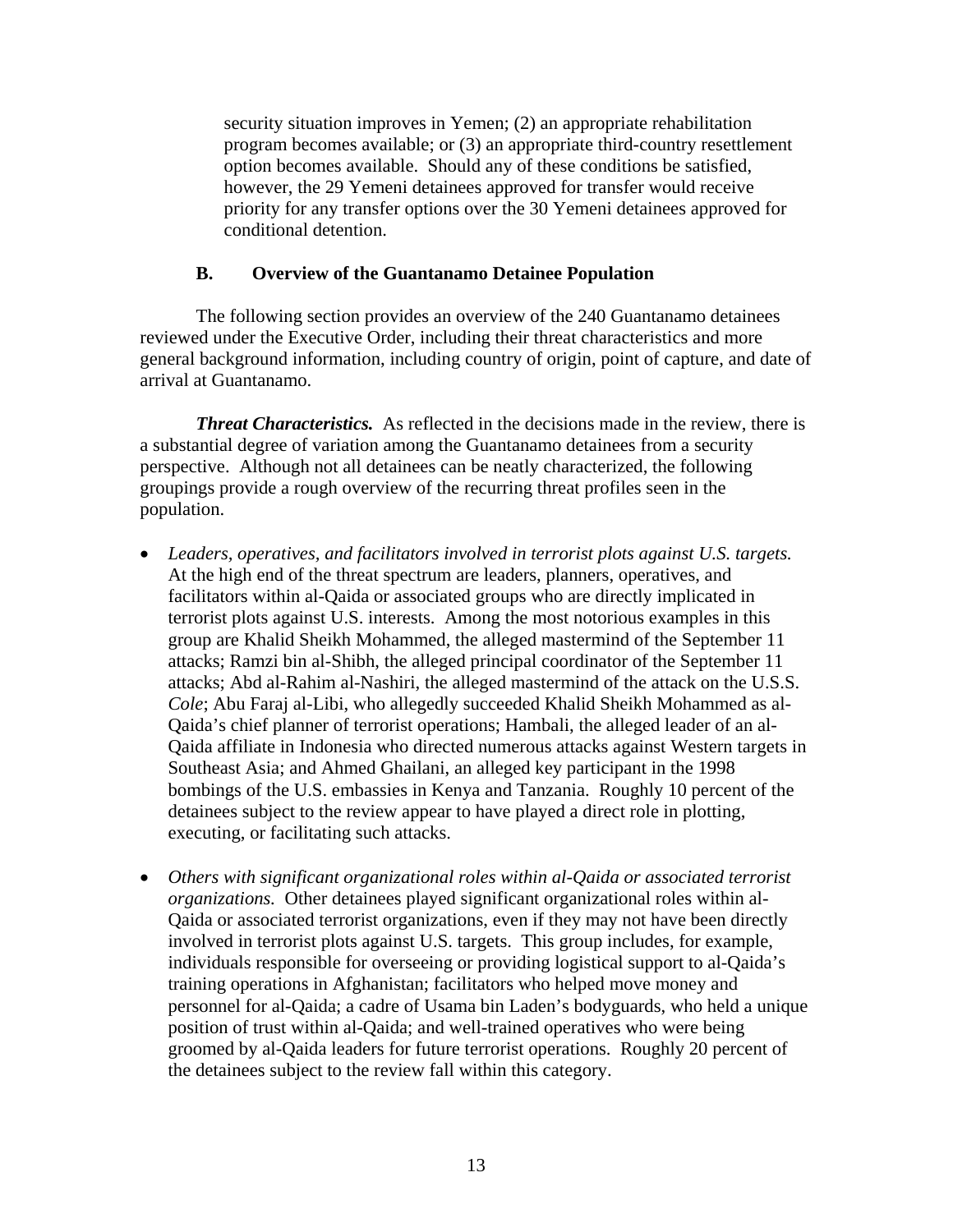- *Taliban leaders and members of anti-Coalition militia groups.* The detainee population also includes a small number of Afghan detainees who occupied significant positions within the Taliban regime, and a small number of other Afghan detainees who were involved in local insurgent networks in Afghanistan implicated in attacks on Coalition forces. Less than 10 percent of the detainees subject to the review fall within this category.
- *Low-level foreign fighters.* A majority of the detainees reviewed appear to have been foreign fighters with varying degrees of connection to al-Qaida, the Taliban, or associated groups, but who lacked a significant leadership or other specialized role. These detainees were typically captured in combat zones during the early stages of U.S. military operations in Afghanistan, often by Northern Alliance troops or other allied forces, without being specifically targeted for capture by (or even known to) the U.S. military in advance. Many were relatively recent recruits to training camps in Afghanistan run by al-Qaida or other groups, where they received limited weapons training, but do not appear to have been among those selected for more advanced training geared toward terrorist operations abroad.
- *Miscellaneous others.* The remaining detainees—roughly 5 percent—do not fit into any of the above categories.

*Country of Origin.* The Guantanamo detainees reviewed included individuals from a number of different countries, including Yemen, Afghanistan, China, Saudi Arabia, Algeria, Tunisia, Syria, Libya, Kuwait, and Pakistan. Approximately 40 percent—97 detainees—were Yemeni, while over 10 percent were Afghan.

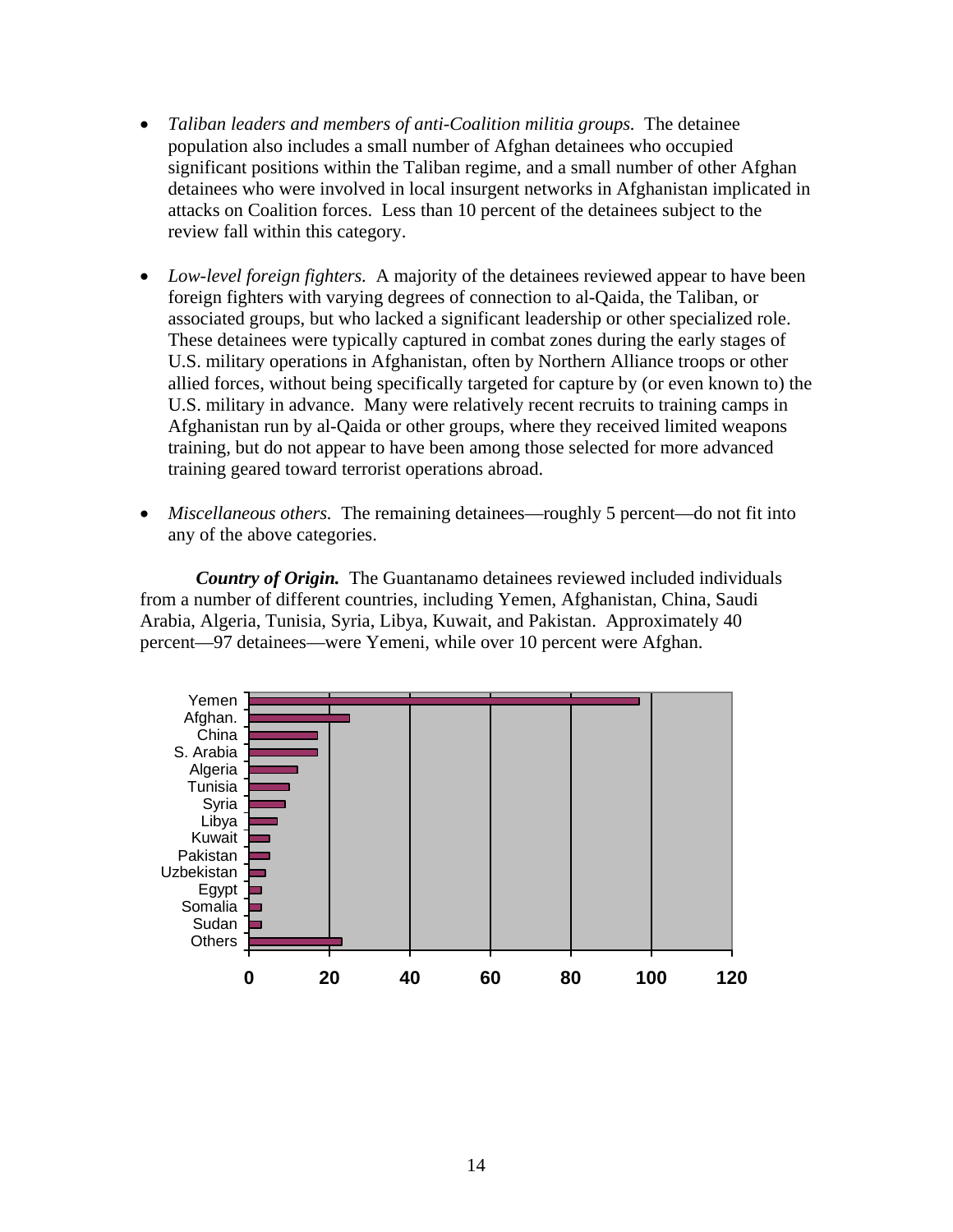*Point of Capture.* The large majority of the detainees in the population reviewed—approximately 60 percent—were captured inside Afghanistan or in the Afghanistan-Pakistan border area. Approximately 30 percent of the detainees were captured inside Pakistan. The remaining 10 percent were captured in countries other than Afghanistan or Pakistan.



*Arrival at Guantanamo***.** Most of the detainees reviewed—approximately 80 percent—arrived at Guantanamo in 2002, having been captured during the early months of operations in Afghanistan. The remaining detainees arrived in small numbers over succeeding years.

#### **VII. Transfer Decisions**

#### **A. Background**

As the first step in the review process, the Executive Order required the review participants to determine which Guantanamo detainees could be transferred or released consistent with the national security and foreign policy interests of the United States. The Executive Order further required the Secretary of Defense, the Secretary of State, and other review participants as appropriate, to "work to effect promptly the release or transfer of all individuals for whom release or transfer is possible."

Prior to the initiation of the review, 59 of the 240 detainees subject to review were approved for transfer or release by the prior administration but remained at Guantanamo by the time the Executive Order was issued. One reason for their continued detention was that more than half of the 59 detainees could not be returned to their home countries consistent with U.S. policy due to post-transfer treatment concerns.<sup>11</sup> Thus, many of the 59 detainees required resettlement in a third country, a process that takes time and requires extensive diplomatic efforts.

In addition, 29 of the detainees subject to review were ordered released by a federal district court as the result of habeas litigation. Of these 29 detainees, 18 were

<sup>&</sup>lt;sup>11</sup> It is the longstanding policy of the United States not to transfer a person to a country if the United States determines that the person is more likely than not to be tortured upon return or, in appropriate cases, that the person has a well-founded fear of persecution and is entitled to persecution protection. This policy is consistent with the approach taken by the United States in implementing the Convention Against Torture and other Cruel, Inhuman or Degrading Treatment or Punishment (CAT) and the Protocol Relating to the Status of Refugees. Accordingly, prior to any transfer, the Department of State works closely with relevant agencies to advise on the likelihood of persecution or torture in the given country and the adequacy and credibility of assurances obtained from the foreign government.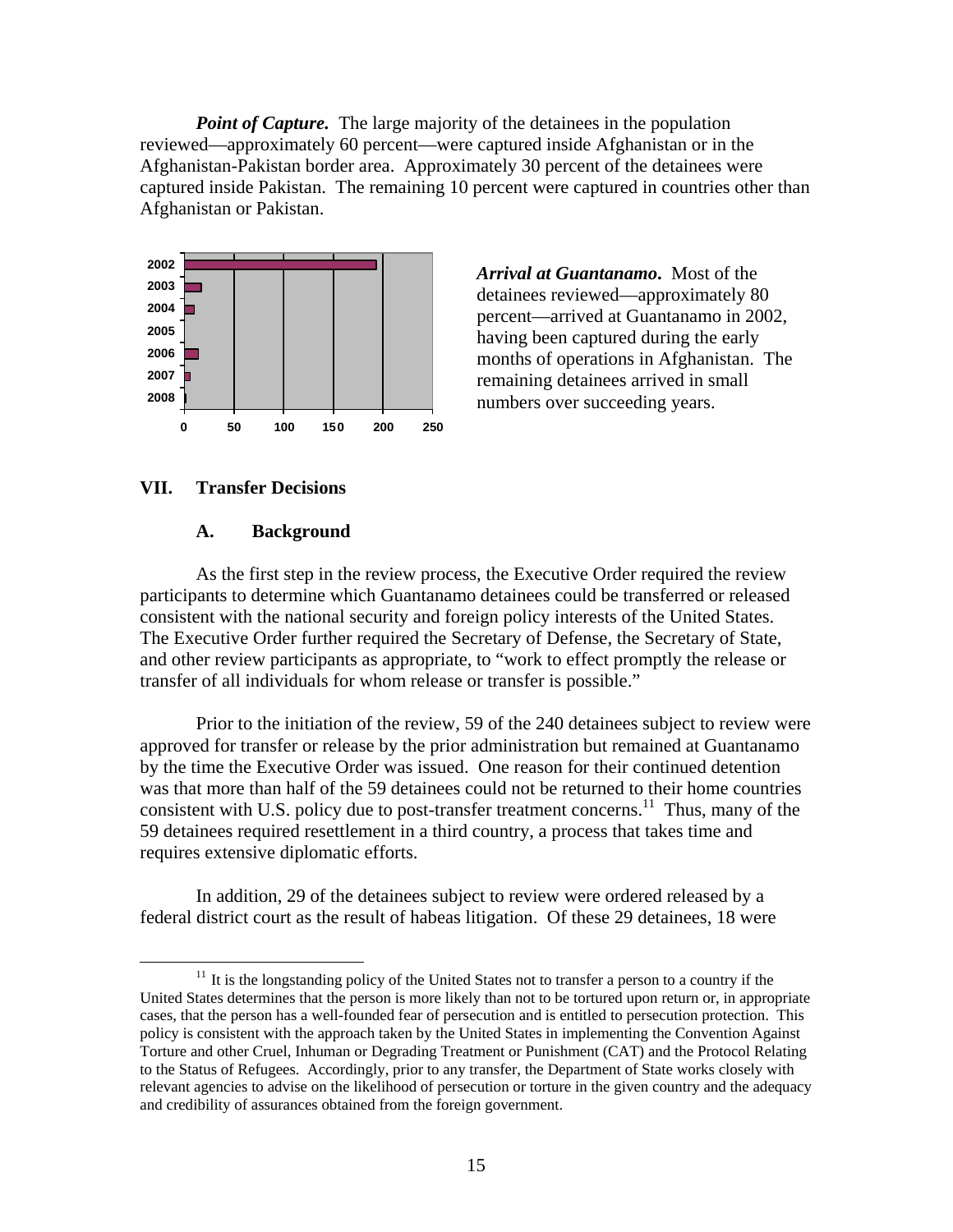<span id="page-19-0"></span>not part of, or did not substantially support, al-Qaida, the Taliban, or associated forces.<sup>13</sup> ordered released after the government conceded the case.<sup>12</sup> The remaining 11 detainees were ordered released after a court reached the merits of the case and ruled, based on a preponderance of the evidence, that the detainee was not lawfully held because he was Of the 29 detainees ordered released, 18 were among the 59 who had been approved by the prior administration for transfer or release. Thus, a total of 70 detainees subject to the review were either approved for transfer during the prior administration or ordered released by a federal court.

#### **B. Decisions**

 $\overline{a}$ 

Based on interagency reviews and case-by-case threat evaluations, 126 of the 240 detainees were approved for transfer by agreement of senior officials from the agencies named in the Executive Order.

The 126 detainees unanimously approved for transfer include 44 who have been transferred to date—24 to their home countries, $^{14}$  18 to third countries for resettlement, $^{15}$ and two to Italy for prosecution. Of the 82 detainees who remain at Guantanamo and who have been approved for transfer, 16 may be repatriated to their home countries (other than Yemen) consistent with U.S. policies concerning humane treatment, 38 cannot be repatriated due to humane treatment or related concerns in their home countries (other than Yemen) and thus need to be resettled in a third country, and 29 are from Yemen. Half of all detainees approved for transfer—63 of the 126—also had been approved for transfer during the prior administration, ordered released by a federal court, or both  $16$ 

There were considerable variations among the detainees approved for transfer. For a small handful of these detainees, there was scant evidence of any involvement with terrorist groups or hostilities against Coalition forces in Afghanistan. However, for most of the detainees approved for transfer, there were varying degrees of evidence indicating that they were low-level foreign fighters affiliated with al-Qaida or other groups operating in Afghanistan. Thousands of such individuals are believed to have passed

 $12$  Of the 18 cases conceded by the government, 17 were brought by the Uighur detainees and were conceded by the prior administration. Eleven of the 18 detainees have been transferred to date.

<sup>&</sup>lt;sup>13</sup> A total of 14 detainees have won their habeas cases on the merits in district court. The government transferred three of these detainees in December 2008; thus, they were not subject to the review. Of the 11 remaining detainees who were reviewed under the Executive Order, seven have been transferred to date. Of the four who have not been transferred, the United States is appealing the district court's ruling in two of the cases, and is still within the time period to appeal the remaining two cases.

 $14$  The 24 detainees transferred to their home countries were repatriated to Afghanistan (5), Algeria (2), Chad (1), Iraq (1), Kuwait (2), Saudi Arabia (3), Somalia (Somaliland) (2), the United Kingdom (1), and Yemen (7).

 Bermuda (4), France (2), Hungary (1), Ireland (2), Portugal (2), and Palau (6). <sup>15</sup> The 18 detainees transferred to third countries for resettlement were transferred to Belgium  $(1)$ ,

<sup>&</sup>lt;sup>16</sup> The review participants reviewed the detainees who had been approved for transfer by the prior Administration and designated seven such detainees (all of whom were from Yemen) for conditional detention instead of transfer.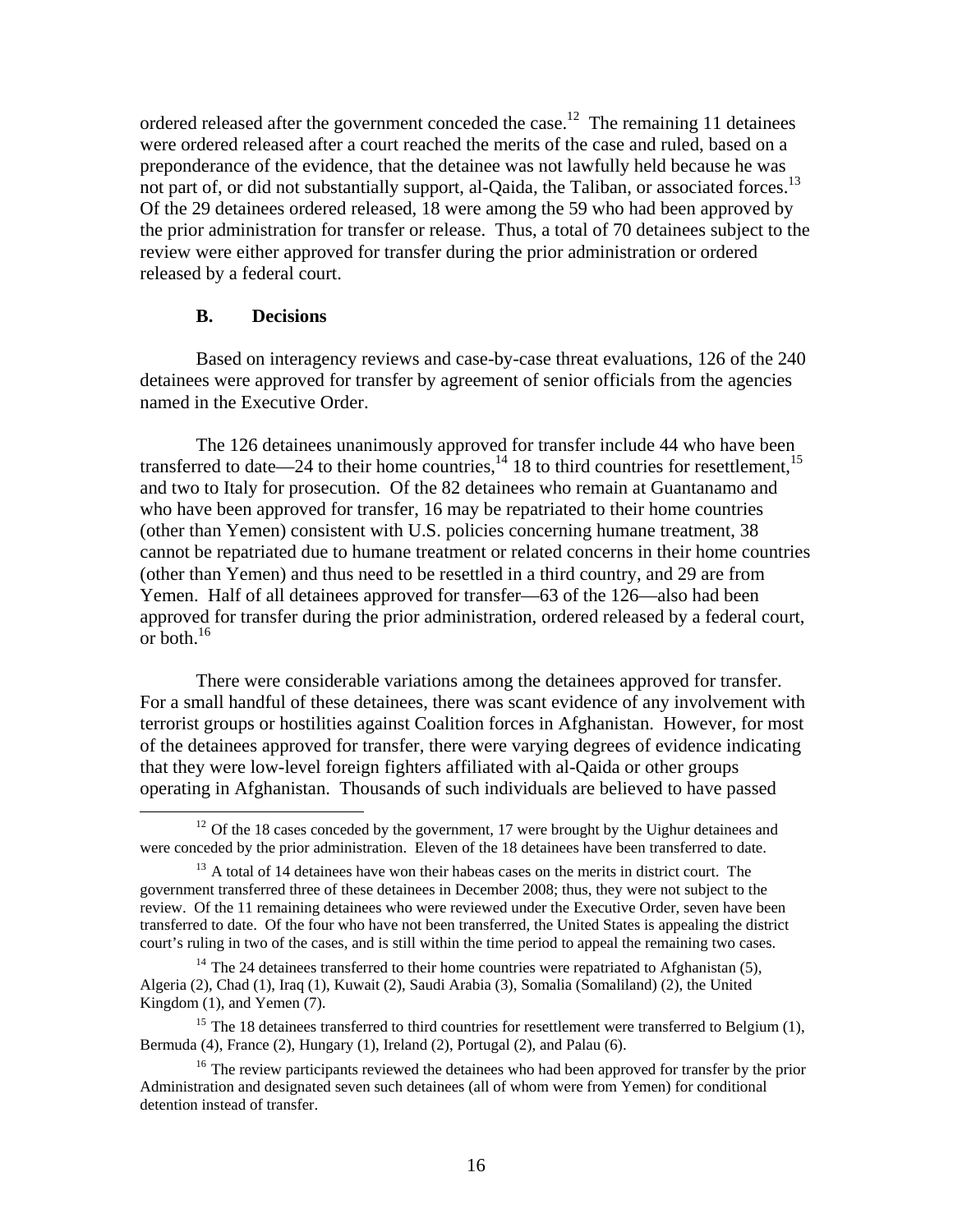through Afghanistan from the mid-1990s through 2001, recruited through networks in various countries in the Middle East, North Africa, and Europe. These individuals varied in their motivations, but they typically sought to obtain military training at one of the many camps operating in Afghanistan; many subsequently headed to the front lines to assist the Taliban in their fight against the Northern Alliance. For the most part, these individuals were uneducated and unskilled. At the camps, they typically received limited weapons training. While al-Qaida used its camps to vet individuals for more advanced training geared toward terrorist operations against civilian targets, only a small percentage of camp attendees were deemed suitable for such operations. The low-level fighters approved for transfer were typically assessed by the review participants not to have been selected for such training. Many were relatively recent recruits to the camps, arriving in Afghanistan in the summer of 2001. After the camps closed in anticipation of the arrival of U.S. forces in October 2001, some of these individuals were transported by camp personnel or otherwise made their way to the Tora Bora mountain range, where they joined fighting units, but subsequently dispersed in the face of U.S. air attacks.

It is important to emphasize that a decision to approve a detainee for transfer does not reflect a decision that the detainee poses no threat or no risk of recidivism. Rather, the decision reflects the best predictive judgment of senior government officials, based on the available information, that any threat posed by the detainee can be sufficiently mitigated through feasible and appropriate security measures in the receiving country. Indeed, all transfer decisions were made subject to the implementation of appropriate security measures in the receiving country, and extensive discussions are conducted with the receiving country about such security measures before any transfer is implemented. Some detainees were approved for transfer only to specific countries or under specific conditions, and a few were approved for transfer only to countries with pending prosecutions against the detainee (or an interest in pursuing a future prosecution). Each decision was made on a case-by-case basis, taking into account all of the information about the detainee and the receiving country's ability to mitigate any threat posed by the detainee. For certain detainees, the review participants considered the availability of rehabilitation programs and mental health treatment in the receiving country. The review participants also were kept informed of intelligence assessments concerning recidivism trends among former detainees.

It is also important to emphasize that a decision to approve a detainee for transfer does not equate to a judgment that the government lacked legal authority to hold the detainee. To be sure, in some cases the review participants had concerns about the strength of the evidence against a detainee and the government's ability to defend his detention in court, and considered those factors, among others, in deciding whether to approve the detainee for transfer. For many of the detainees approved for transfer, however, the review participants found there to be reliable evidence that the detainee had engaged in conduct providing a lawful basis for his detention. The review participants nonetheless considered these detainees appropriate candidates for transfer from a threat perspective, in light of their limited skills, minor organizational roles, or other factors.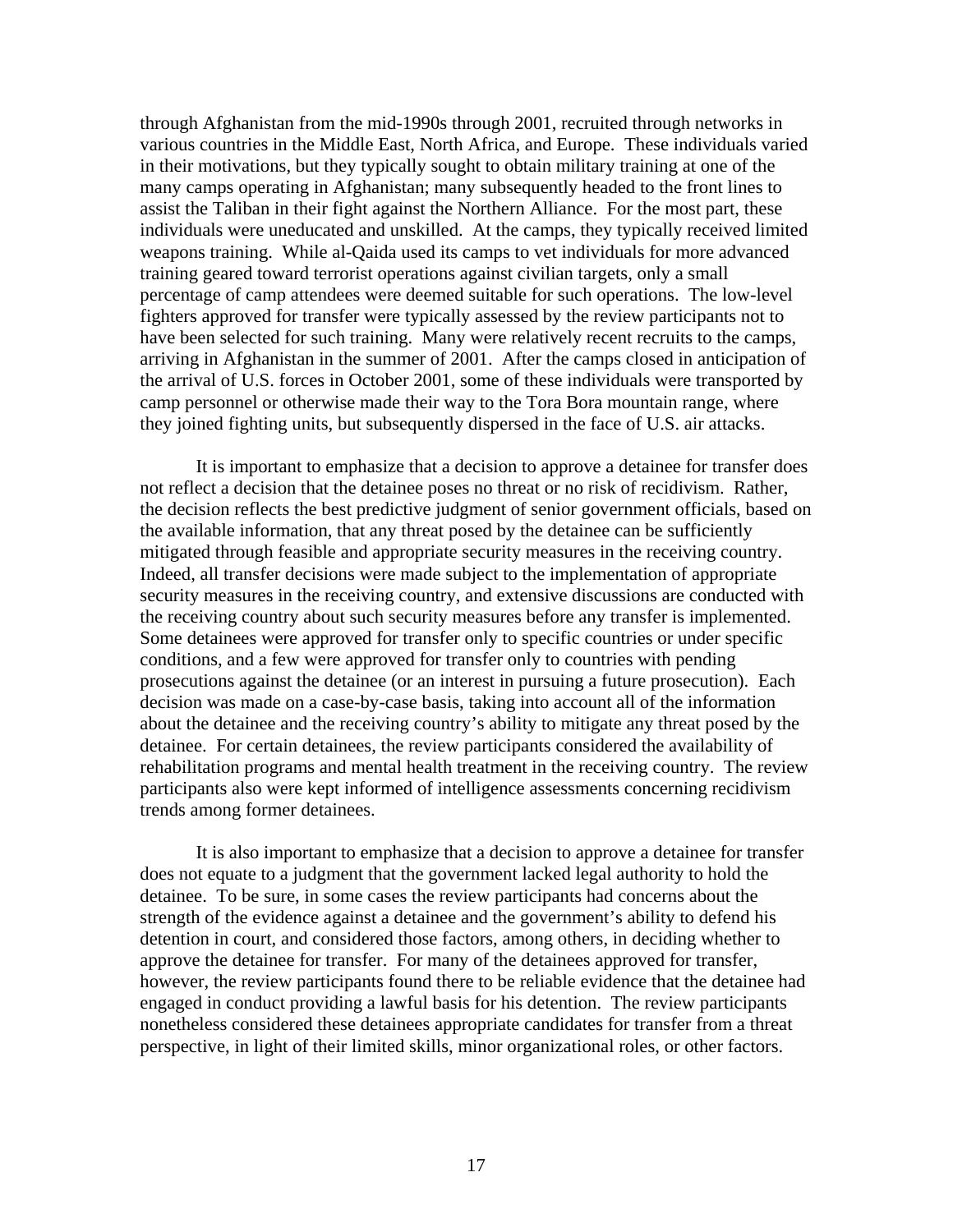## **C. Yemeni Detainees**

<span id="page-21-0"></span>From the outset of the review, it was clear that the Yemeni detainees posed a unique challenge: there were 97 Yemenis subject to the review, by far the largest group in the Guantanamo population, and the security situation in Yemen had deteriorated. Al-Qaida was gaining strongholds in certain regions of the country, and the government of Yemen was facing a rebellion in other regions. Potential options for rehabilitation programs and other security measures were carefully considered throughout the course of the review, but conditions in Yemen remained a primary concern.

Taking into account the current intelligence regarding conditions in Yemen, and the individual backgrounds of each detainee, the review participants unanimously approved 36 of the 97 Yemeni detainees for transfer subject to appropriate security measures. The decision to approve these detainees for transfer, however, did not require immediate implementation. Rather, by making each transfer decision contingent on the implementation of appropriate security measures, the review participants allowed for necessary flexibility in the timing of these transfers. Under these transfer decisions, detainees would be returned to Yemen only at a time, and only under conditions, deemed appropriate from a security perspective.

To date, only seven of the 36 Yemeni detainees approved for transfer have been transferred to Yemen.17 One was transferred in September 2009 pursuant to a court order, and six were transferred in December 2009. The six who were repatriated in December 2009 were selected by the unanimous agreement of high-level officials in the agencies named in the Executive Order, after further individualized reviews of the detainees, including consideration of threat-related information, the evidence against the detainees, and the government's ability to successfully defend the lawfulness of their detentions in court. This decision involved high-level coordination within the government and reflected a determination that these six specific detainees should be returned to Yemen at that time.

There are 29 Yemenis approved for transfer who remain at Guantanamo. The involvement of Al-Qaida in the Arabian Peninsula—the branch of al-Qaida based in Yemen—in the recent attempted bombing of an airplane headed to Detroit underscored the continued need for a deliberate approach toward any further effort to repatriate Yemeni detainees. In the wake of the attempted plot, the President publicly announced a moratorium on the transfer of detainees to Yemen. Accordingly, none of the 29 Yemeni detainees remaining at Guantanamo who are approved for transfer will be repatriated to Yemen until the moratorium is lifted. These detainees may be considered for resettlement in third countries subject to appropriate security measures, if such options become available.

 $\overline{a}$ 

 $17$  During the last administration, 14 detainees were returned to Yemen, and an additional 15 Yemeni detainees were among the 59 approved for (but still awaiting) transfer as of January 20, 2009.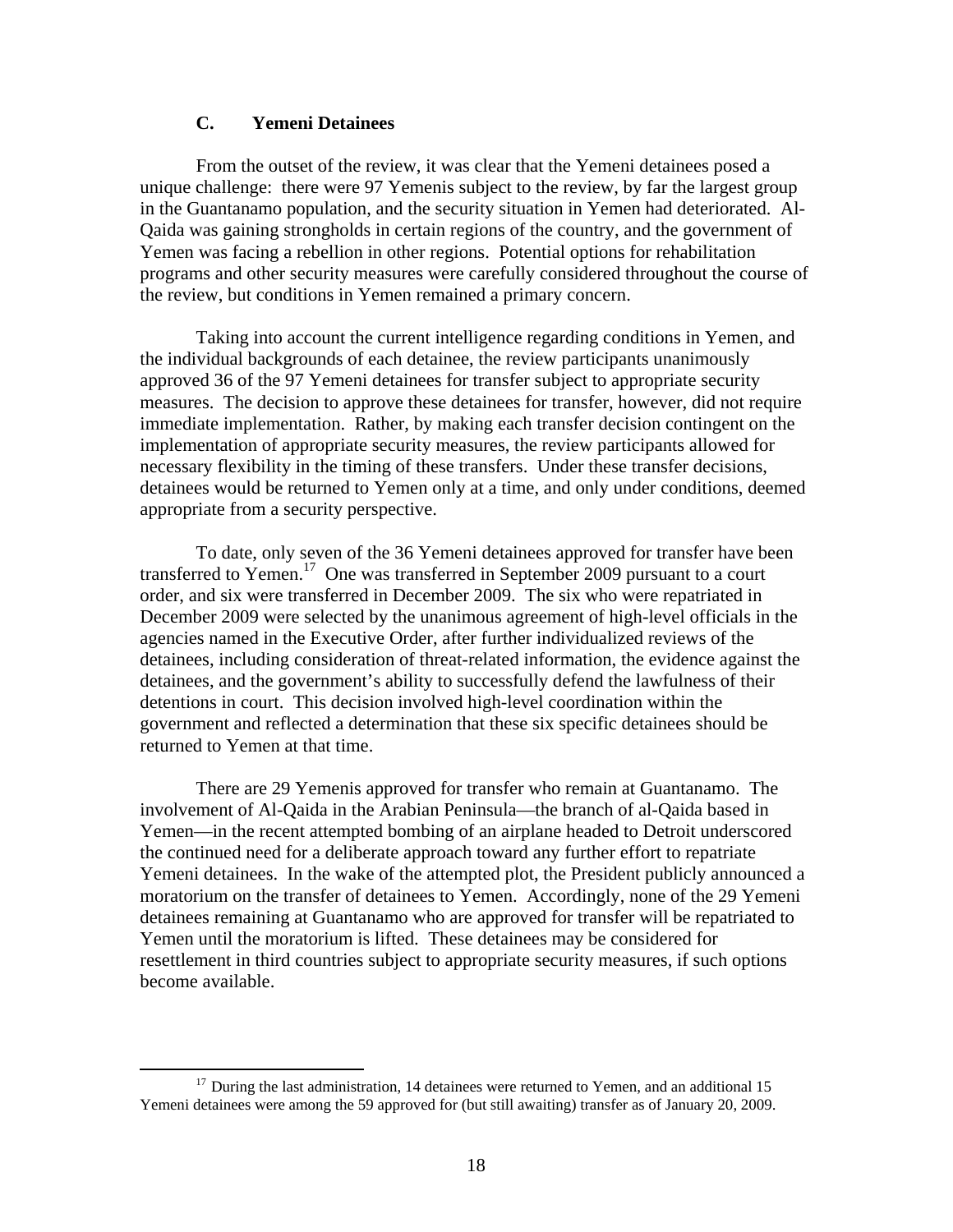#### <span id="page-22-0"></span>**VIII. Prosecution Decisions**

<u>.</u>

#### **A. Background**

The Executive Order provides that "[i]n accordance with United States law, the cases of individuals detained at Guantanamo not approved for release or transfer shall be evaluated to determine whether the Federal Government should seek to prosecute the detained individuals for any offenses they may have committed, including whether it is feasible to prosecute such individuals before a court established pursuant to Article III of the United States Constitution [*i.e.*, federal court]." In a speech at the National Archives on May 21, 2009, the President reiterated that "when feasible, we will try those who have violated American criminal laws in federal courts." As the President noted in his speech, federal prosecutors have a long history of successfully prosecuting all manner of terrorism offenses in the federal courts:

Our courts and juries of our citizens are tough enough to convict terrorists, and the record makes that clear. Ramzi Yousef tried to blow up the World Trade Center—he was convicted in our courts, and is serving a life sentence in U.S. prison. Zacarias Moussaoui has been identified as the  $20<sup>th</sup>$  9/11 hijacker—he was convicted in our courts, and he too is serving a life sentence in prison. If we can try those terrorists in our courts and hold them in our prisons, then we can do the same with detainees from Guantanamo.

The President also stressed that military commissions "have a history in the United States dating back to George Washington and the Revolutionary War" and remained "an appropriate venue for trying detainees for violations of the laws of war." Accordingly, the administration proposed, and Congress has since enacted, reforms to the military commissions system to ensure that the commissions are fair, legitimate, and effective.

In accordance with the President's guidance, the Task Force evaluated detainees for possible prosecution wherever there was any basis to conclude that prosecution in either federal court or a military commission was appropriate and potentially feasible. The Task Force prosecutors focused their review at first on the 23 detainees who, as of the issuance of the Executive Order, were facing charges in the military commissions, as well as several other uncharged detainees whose cases were related to those of charged detainees.<sup>18</sup> The Task Force then evaluated for possible prosecution the approximately 40 additional detainees whom OMC had designated for potential prosecution. Finally, the Task Force reviewed every detainee for prosecution who was deemed ineligible for transfer.

 commission, including the defendants in the September 11 prosecution. In compliance with the Executive  $18$  As of January 22, 2009, there were 12 detainees whose cases had been referred to a military Order, their cases were halted.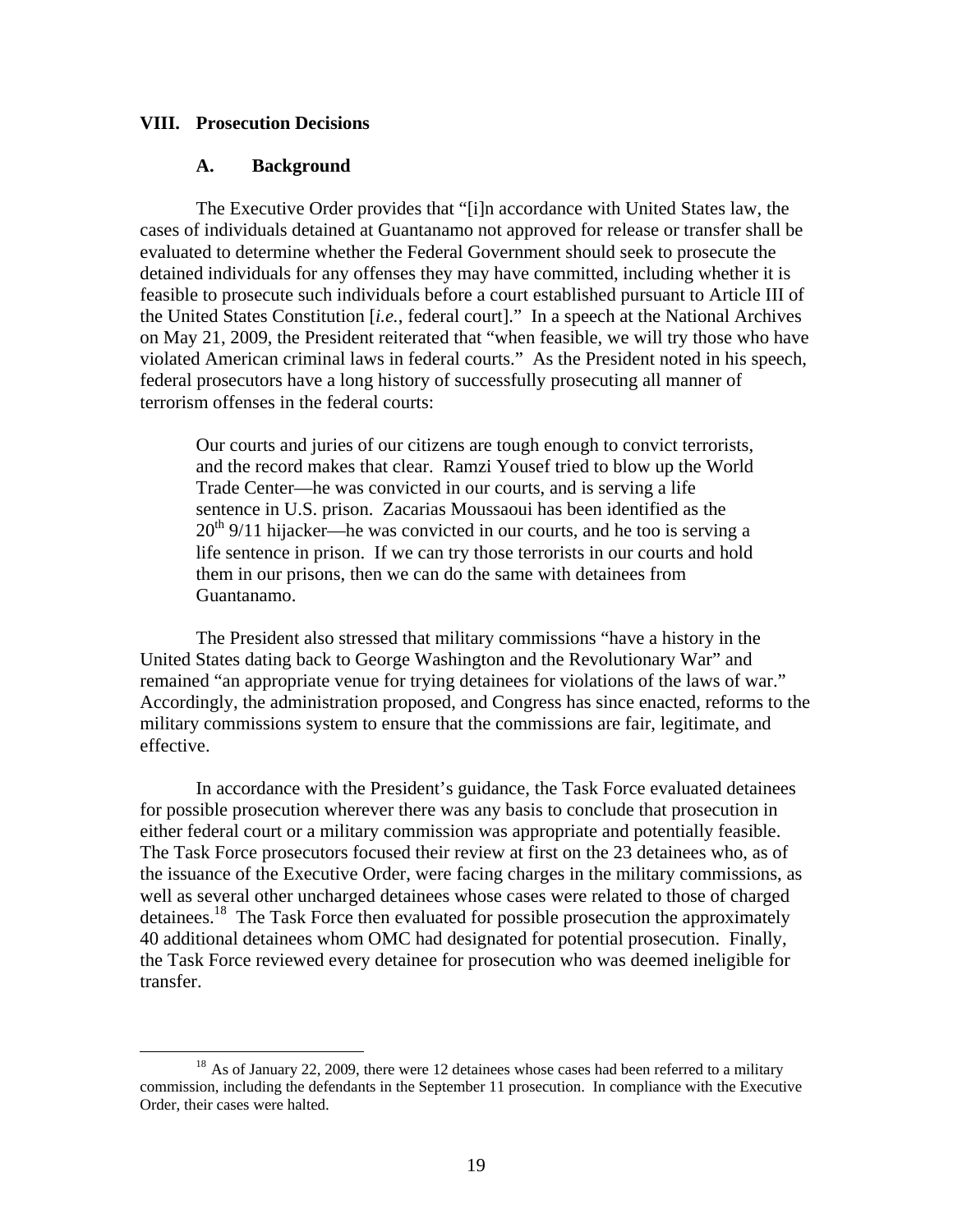<span id="page-23-0"></span>In conducting its reviews, the Task Force worked closely with OMC. Task Force members had access to OMC files, and OMC prosecutors briefed the Task Force on their cases. Upon request, Department of Defense investigators and FBI agents who had worked on investigations met with Task Force members to answer their questions. The Task Force also reviewed original source information pertaining to the detainees and was able to identify previously unexploited sources of evidence.

As the Task Force completed its prosecution reviews, it identified those cases that appeared feasible for prosecution in federal court, or at least potentially feasible, if certain investigative steps were pursued with success. In this regard, the Task Force identified a number of avenues for strengthening important cases and developing them for prosecution. For example, the Task Force determined that there were more than a thousand pieces of potentially relevant physical evidence (including electronic media) seized during raids in the aftermath of the September 11 attacks that had not yet been systematically catalogued and required further evaluation for forensic testing. There were potential cooperating witnesses who could testify against others at trial, and key fact witnesses who needed to be interviewed. Finally, certain foreign governments, which had been reluctant to cooperate with the military commissions, could be approached to determine whether they would provide cooperation in a federal prosecution. Given the limited resources of the Task Force to pursue this additional work, the Review Panel referred cases that appeared potentially feasible for federal prosecution to the Department of Justice for further investigation and prosecutorial review.

The Department of Justice and Department of Defense agreed upon a joint protocol to establish a process for determining whether prosecution of a referred case should be pursued in a federal court or before a military commission. Under the protocol—titled *Determination of Guantanamo Cases Referred for Prosecution*—there is a presumption that prosecution will be pursued in a federal court wherever feasible, unless other compelling factors make it more appropriate to pursue prosecution before a military commission. The evaluations called for under the protocol are conducted by teams of both federal and military prosecutors. Among the criteria they apply are: the nature of the offenses to be charged; the identity of the victims; the location of the crime; the context in which the defendant was apprehended; and the manner in which the case was investigated and by which investigative agency. The Attorney General, in consultation with the Secretary of Defense, makes the ultimate decision as to where a prosecution will be pursued.

#### **B. Decisions**

1

As a result of the Task Force's review, the Review Panel referred 44 cases to the Department of Justice for potential prosecution and a decision regarding the forum for any prosecution.<sup>19</sup> Decisions to seek prosecution have been announced in 12 of these cases; 24 remain pending under the protocol; and eight of the detainees initially referred were subsequently designated for other dispositions.

 $19$  The review participants did not determine that any additional detainees were potentially feasible for prosecution solely before a military commission at this time.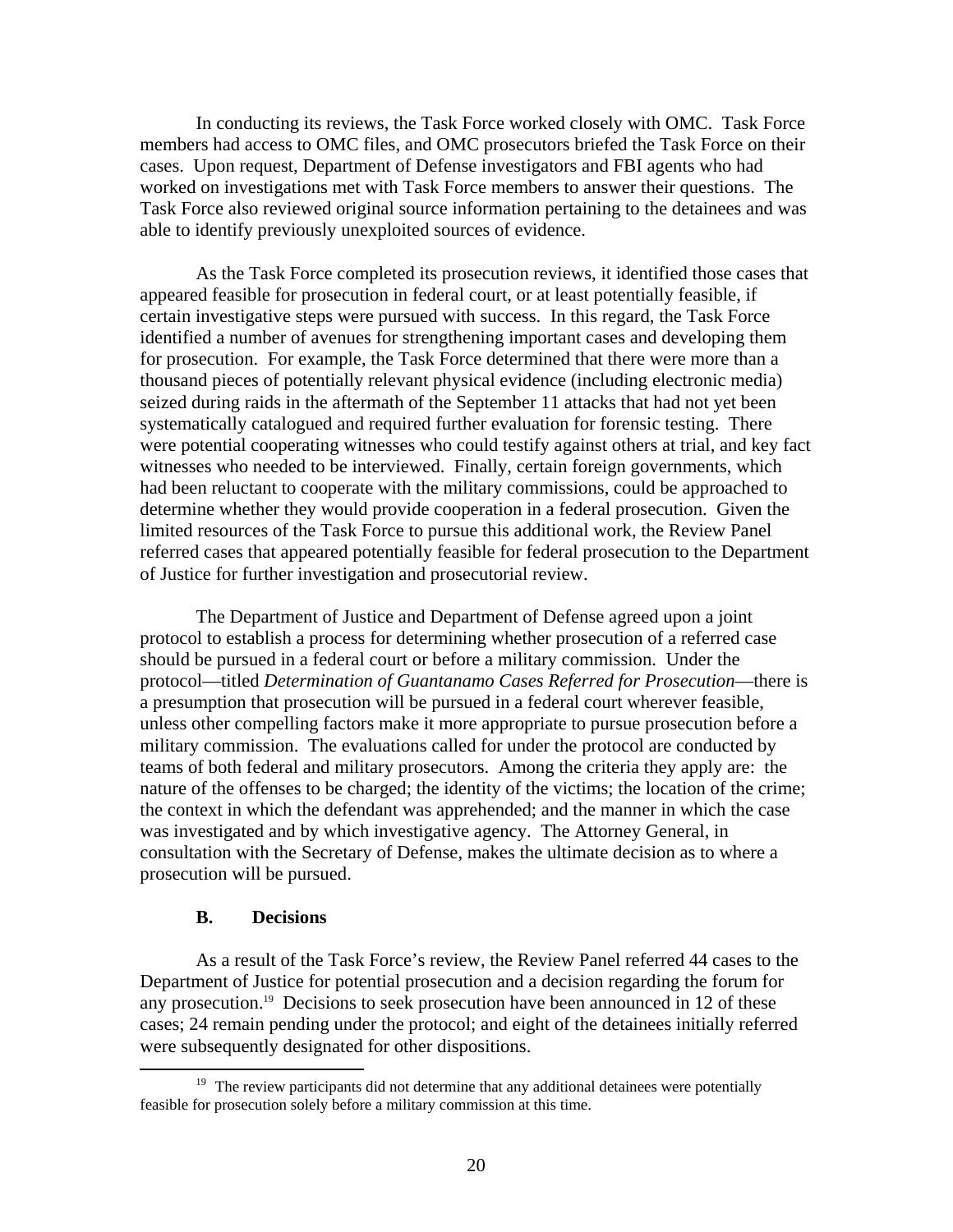On May 21, 2009, the Department of Justice announced that Ahmed Ghailani, who had previously been indicted in the United States District Court for the Southern District of New York for his alleged role in the 1998 bombings of the U.S. embassies in Kenya and Tanzania, would be prosecuted in federal court.<sup>20</sup> On June 9, 2009, Ghailani was transferred from Guantanamo to the Southern District of New York, where his case is pending.

On November 13, 2009, the Attorney General announced that the government would pursue prosecution in federal court in the Southern District of New York against the five detainees who had previously been charged before a military commission for their roles in the September 11 attacks. They are:

- Khalid Sheikh Mohammed, the alleged mastermind of the September 11 plot;
- Ramzi bin al-Shibh, the alleged coordinator of the September 11 plot who acted as intermediary between Khalid Sheikh Mohammed and the hijackers in the United States;
- Walid Muhammed Salih Mubarak Bin Attash (a.k.a. Khallad Bin Attash), an alleged early member of the September 11 plot who tested airline security on United Airlines flights between Bangkok and Hong Kong;
- Mustafa Ahmed al-Hawsawi, an alleged facilitator of hijackers and money to the United States from his base in Dubai; and
- Ali Abdul Aziz Ali (a.k.a. Ammar Baluchi), a second alleged facilitator of hijackers and money to the United States from his base in Dubai.

On the same day, the Attorney General also announced that the prosecution against Abd al-Rahim al-Nashiri, the alleged mastermind of the bombing of the U.S.S. *Cole*, would be pursued before a military commission. The Attorney General further decided that four other detainees whose cases were pending before military commissions when the Executive Order was issued would remain before the commissions: Ahmed al-Darbi, Noor Uthman, Omar Khadr, and Ibrahim al-Qosi. In January 2010, the Department of Justice announced that Obaidullah, whom OMC had charged but whose case had not yet been referred to a military commission, will remain in the military commission system.

Twenty-four of the referred cases remain pending with the Department of Justice under the protocol. No final decision has been made regarding whether or in what forum these detainees will be prosecuted.

 $\overline{a}$ 

<sup>&</sup>lt;sup>20</sup> The decision to pursue prosecution against Ghailani in federal court was made before the joint prosecution protocol was in effect.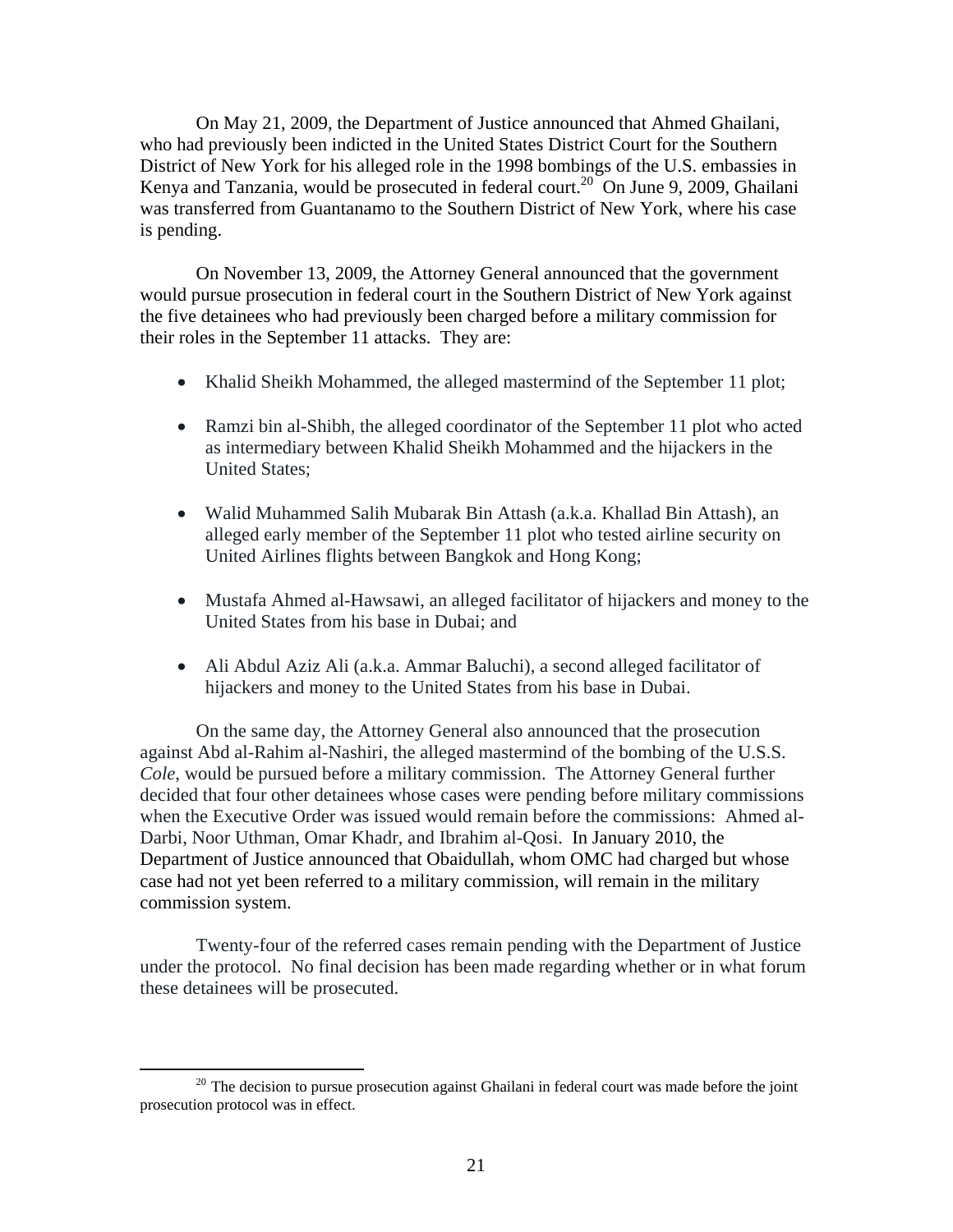<span id="page-25-0"></span>Eight of the referred detainees are no longer under active consideration for prosecution. One detainee who had been referred for prosecution was transferred pursuant to a court order in his habeas case. Seven additional detainees who had been referred for prosecution were ultimately referred back to the Task Force, based on a determination that the cases were not feasible for prosecution in either federal court or the military commission system at this time. Six of these detainees were subsequently approved for continued detention under the AUMF without criminal charges, and one was approved for transfer. As a result of these subsequent decisions, there are currently 36 cases with active prosecution referrals.

## **C. Detainees Who Cannot Be Prosecuted**

 $\overline{a}$ 

The Task Force concluded that for many detainees at Guantanamo, prosecution is not feasible in either federal court or a military commission. There are several reasons for these conclusions.

First, the vast majority of the detainees were captured in active zones of combat in Afghanistan or the Pakistani border regions. The focus at the time of their capture was the gathering of intelligence and their removal from the fight. They were not the subjects of formal criminal investigations, and evidence was neither gathered nor preserved with an eye toward prosecuting them. While the intelligence about them may be accurate and reliable, that intelligence, for various reasons, may not be admissible evidence or sufficient to satisfy a criminal burden of proof in either a military commission or federal court. One common problem is that, for many of the detainees, there are no witnesses who are available to testify in any proceeding against them.

Second, many of the detainees cannot be prosecuted because of jurisdictional limitations. In many cases, even though the Task Force found evidence that a detainee was lawfully detainable as part of al-Qaida—*e.g.*, based on information that he attended a training camp, or played some role in the hierarchy of the organization—the Task Force did not find evidence that the detainee participated in a specific terrorist plot. The lack of such evidence can pose obstacles to pursuing a prosecution in either federal court or a military commission. While the federal material support statutes have been used to convict persons who have merely provided services to a terrorist organization, *e.g.*, by attending a terrorist training camp, there are potential limitations to pursuing such a charge against the detainees. $^{21}$ 

U.S.C. § 3286), which may bar prosecution for offenses that occurred well before the detainee's capture. result from the offense), sentencing considerations may weigh against pursuing prosecution in certain <sup>21</sup> Among these limitations: First, the two relevant statutes—18 U.S.C. §§ 2339A and 2339B were not amended to expressly apply extraterritorially to non-U.S. persons until October 2001 and December 2004, respectively. Thus, material support may not be available as a charge in the federal system unless there is sufficient evidence to prove that a detainee was supporting al-Qaida after October 2001 at the earliest. Second, the statute of limitations for these offenses is typically eight years (*see* 18 Third, because the statutory maximum sentence for material support is 15 years (where death does not cases. Some of these considerations would not apply to material support charges brought in the military commissions; however, the legal viability of material support as a charge in the military commission system has been challenged on appeal in commission proceedings.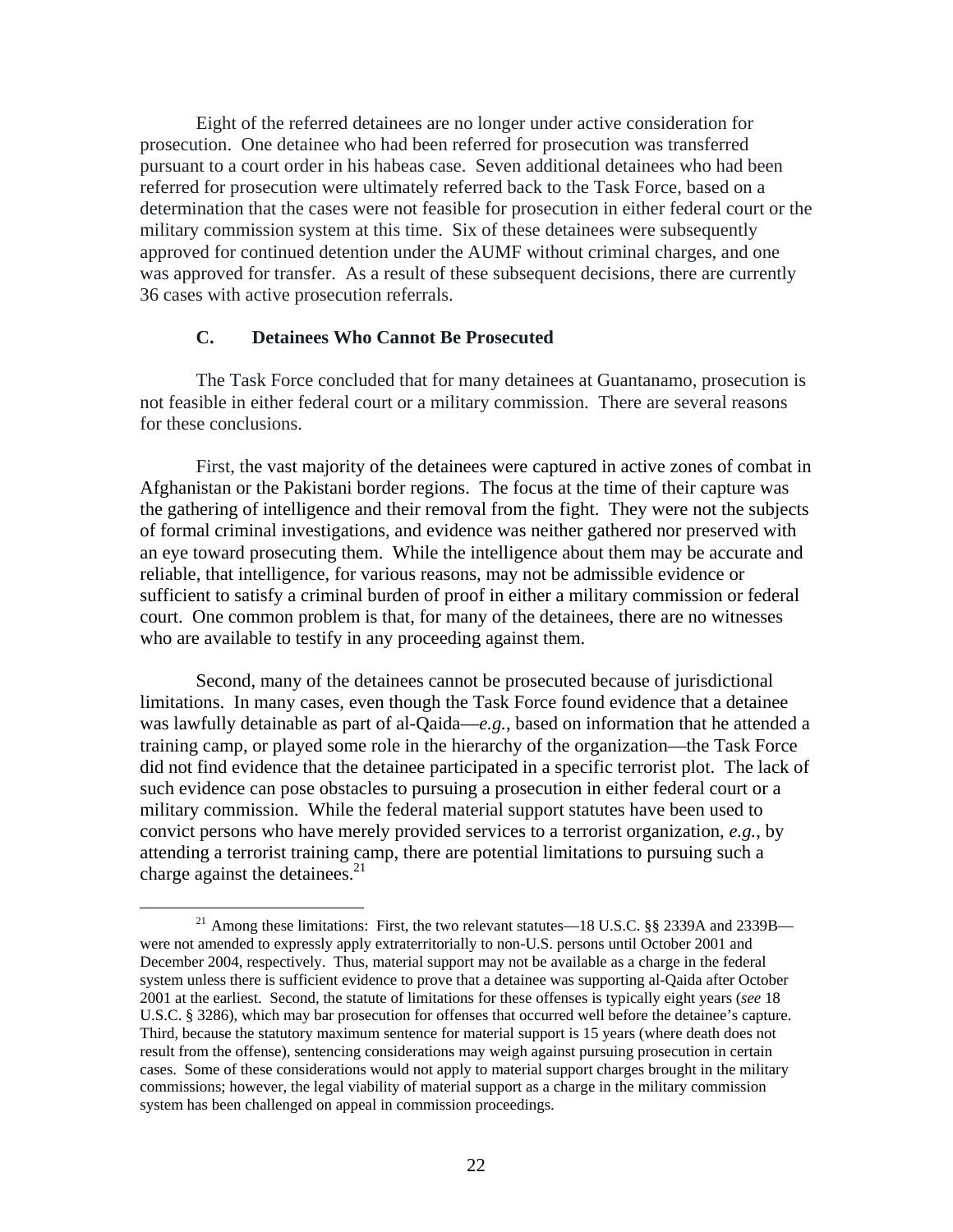<span id="page-26-0"></span>Notably, the principal obstacles to prosecution in the cases deemed infeasible by the Task Force typically did not stem from concerns over protecting sensitive sources or methods from disclosure, or concerns that the evidence against the detainee was tainted. While such concerns were present in some cases, most detainees were deemed infeasible for prosecution based on more fundamental evidentiary and jurisdictional limitations tied to the demands of a criminal forum, as described above.

Significantly, the Executive Order does not preclude the government from prosecuting at a later date someone who is presently designated for continued detention. Work on these cases continues. Further exploitation of the forensic evidence could strengthen the prosecution against some detainees. Other detainees may cooperate with prosecutors. If either the Department of Justice or the Department of Defense concludes in the future that prosecution of a detainee held without charges has become feasible in federal court or in a military commission, the detention decisions made in the course of this review would permit the prosecution to go forward.

# **IX. Detention Decisions**

## **A. Background**

Under the Executive Order, the review participants were required first to consider whether it was possible to transfer, release, or prosecute each detainee. With respect to any detainees who were not deemed appropriate for transfer, release, or prosecution, the review participants were required to "select lawful means, consistent with the national security and foreign policy interests of the United States and the interests of justice, for the disposition of such individuals."

In accordance with this framework, detainees were first reviewed to determine whether transfer or release was consistent with the national security and foreign policy interests of the United States and whether they could be prosecuted. If those options did not appear feasible, the review participants then considered whether the detainee's national security threat justified continued detention under the AUMF without criminal charges, and, if so, whether the detainee met the legal requirements for detention.

#### **B. Decisions**

As the result of this review, 48 detainees were unanimously approved for continued detention under the AUMF.

Although each detainee presented unique issues, all of the detainees ultimately designated for continued detention satisfied three core criteria: First, the totality of available information—including credible information that might not be admissible in a criminal prosecution—indicated that the detainee poses a high level of threat that cannot be mitigated sufficiently except through continued detention; second, prosecution of the detainee in a federal criminal court or a military commission did not appear feasible; and third, notwithstanding the infeasibility of criminal prosecution, there is a lawful basis for the detainee's detention under the AUMF.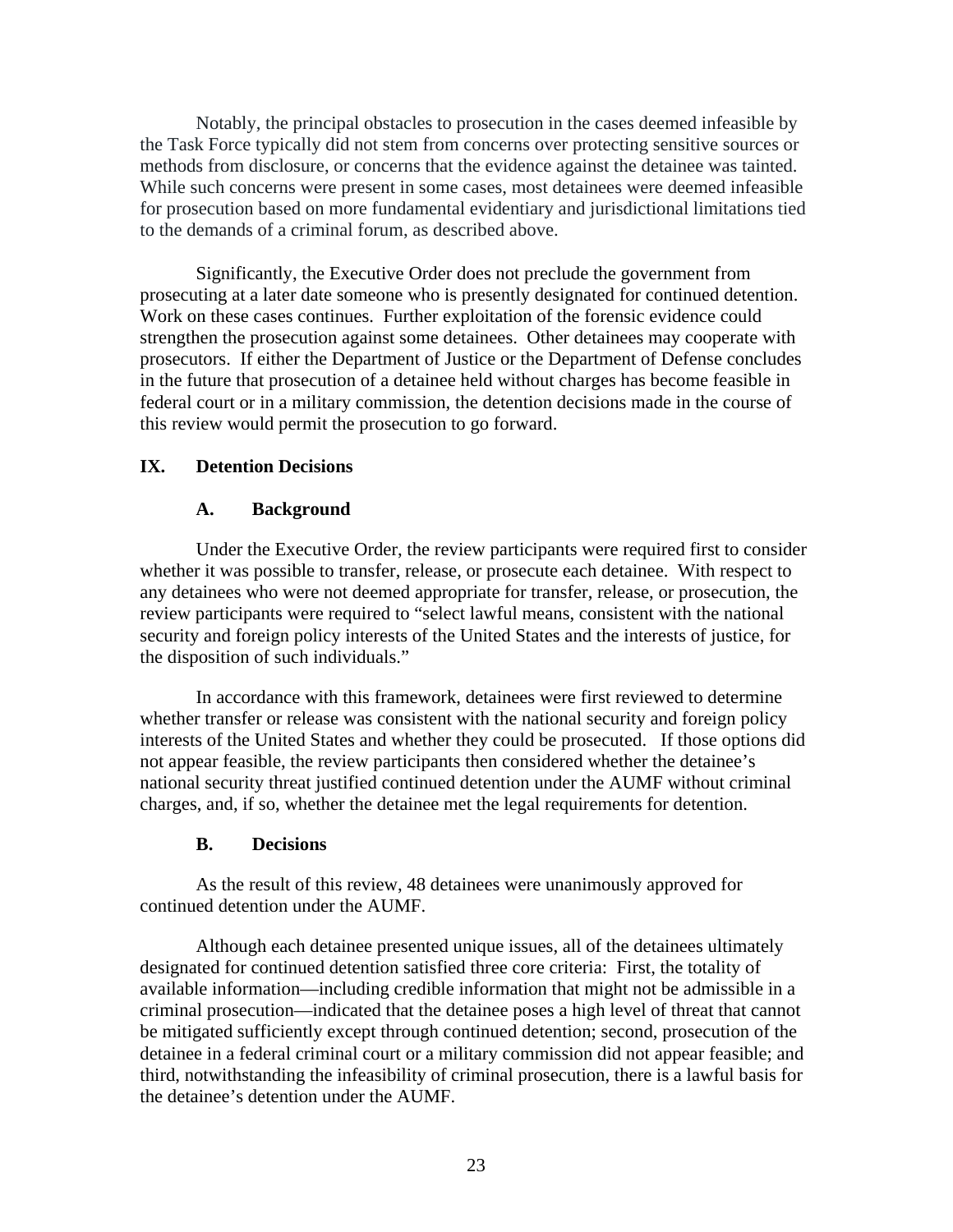Broadly speaking, the detainees designated for continued detention were characterized by one or more of the following factors:

- • **Significant organizational role within al-Qaida, the Taliban, or associated forces.** In contrast to the majority of detainees held at Guantanamo, many of the detainees approved for detention held a leadership or other specialized role within al-Qaida, the Taliban, or associated forces. Some provided operational, logistical, financial, or fundraising support for al-Qaida. Others were al-Qaida members who were selected to serve as bodyguards for Usama bin Laden based on their loyalty to the organization. Others were Taliban military commanders or senior officials, or played significant roles in insurgent groups in Afghanistan allied with the Taliban, such as Hezb-e-Islami Gulbuddin.
- **Advanced training or experience.** The detainees approved for detention tended to have more extensive training or combat experience than those approved for transfer. Some of these detainees were veteran *jihadists* with lengthy involvement in the training camps in Afghanistan. Several had expertise in explosives or other tactics geared toward terrorist operations.
- • **Expressed recidivist intent**. Some detainees designated for detention have, while at Guantanamo, expressly stated or otherwise exhibited an intent to reengage in extremist activity upon release.
- • **History of associations with extremist activity**. Some of the detainees approved for detention have a history of engaging in extremist activities or particularly strong ties (either directly or through family members) to extremist organizations.

*Lawful basis for detention*. Under the Executive Order, every detainee's disposition must be lawful. Accordingly, the Task Force consulted closely with the Department of Justice regarding every detainee approved for continued detention to ensure that the detainee fell within the bounds of the Government's detention authority under the AUMF, as described above.

*Prosecution not currently feasible*. Although dangerous and lawfully held, the detainees designated for detention currently cannot be prosecuted in either a federal court or a military commission. While the reasons vary from detainee to detainee, generally these detainees cannot be prosecuted because either there is presently insufficient admissible evidence to establish the detainee's guilt beyond a reasonable doubt in either a federal court or military commission, or the detainee's conduct does not constitute a chargeable offense in either a federal court or military commission. Though prosecution currently is not feasible for these detainees, designating a detainee for detention does not preclude future prosecution in either a federal court or a military commission should new evidence or other developments make a prosecution viable.

*Transfer or release not currently feasible*. Finally, none of the detainees approved for detention can be safely transferred to a third country at this time. This does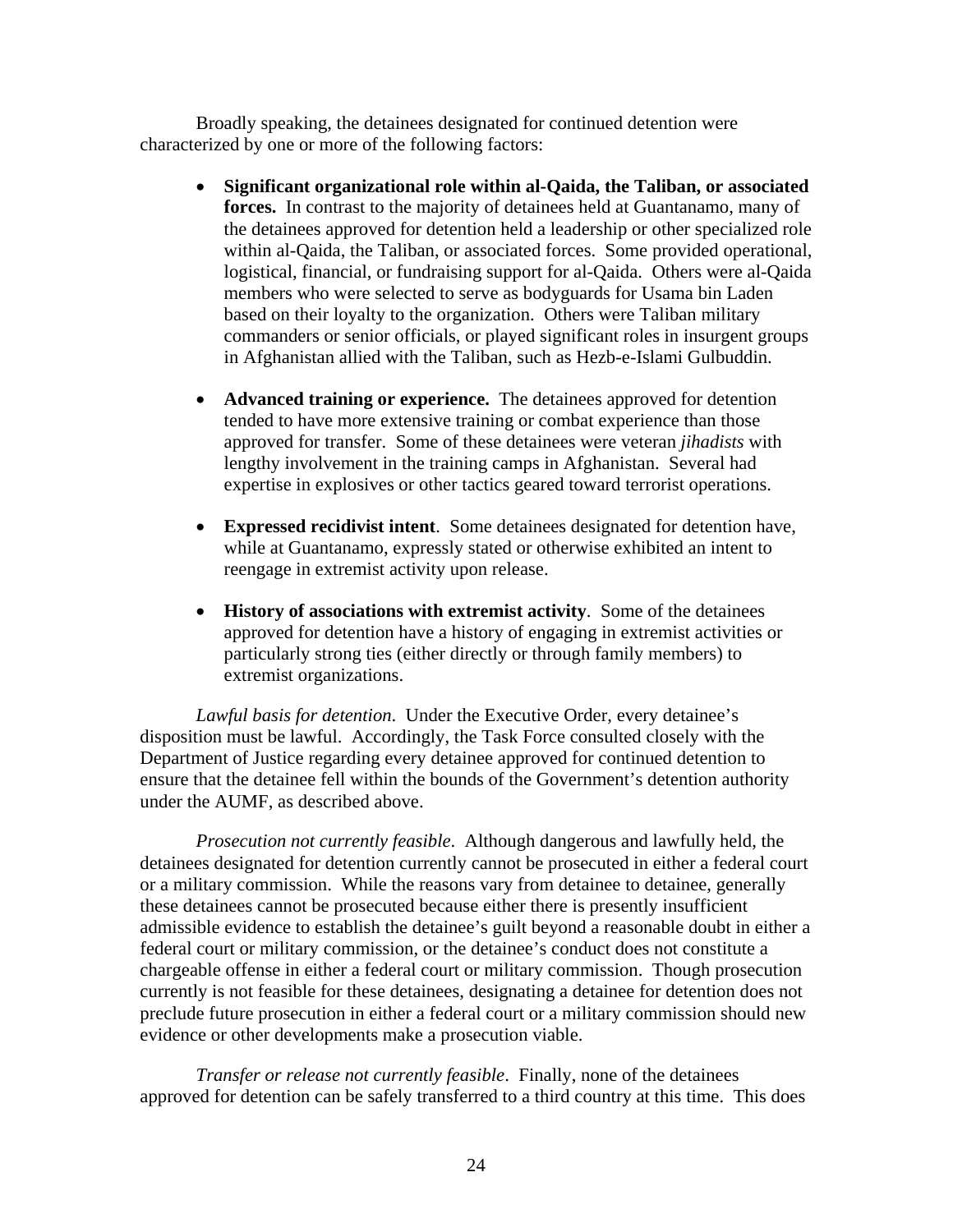<span id="page-28-0"></span>not mean that the detainee could never be safely transferred to a third country. Rather, designating the detainee for continued detention at this time indicates only that given the detainee's current threat and the current willingness or ability of potential destination countries to mitigate the threat, the detainee is not currently eligible for transfer or release. Should circumstances change (*e.g.*, should potential receiving countries implement appropriate security measures), transfer might be appropriate in the future.

# **C. Continued Reviews**

Detainees approved for continued detention under the AUMF will be subject to further reviews. First, in accordance with the Supreme Court's decision in *Boumediene v. Bush*, 22 each detainee has the opportunity to seek judicial review of their detention by filing a petition for a writ of habeas corpus in federal court. In such cases, the court reviews whether the detainee falls within the government's lawful detention authority. In cases where courts have concluded that the detainee is not lawfully held, the courts have issued orders requiring the government to take diplomatic steps to achieve the detainee's release. Thus far, federal district courts have ruled on cases brought by four of the 48 detainees approved for continued detention. In each of the four cases, the district court denied the habeas petition and upheld the lawfulness of the detention. Many other cases are pending in district court, and some are pending on appeal.

Second, as the President stated in his speech at the National Archives, "a thorough process of periodic review" is needed to ensure that "any prolonged detention is carefully evaluated and justified." Thus, in addition to the judicial review afforded through habeas litigation, each detainee approved for continued detention will be subject to periodic Executive Branch review.

# **X. Conditional Detention Decisions: Yemeni Detainees**

As discussed above, the review of the 97 Yemeni detainees posed particular challenges from the outset given the security situation in Yemen. After conducting a case-by-case review of the Yemeni detainees, the review participants unanimously agreed that 36 Yemenis (29 of whom remain at Guantanamo) are appropriate for transfer, subject to security measures, and that 26 Yemenis should continue to be detained under the AUMF in light of their individual threat. In addition, there are currently five Yemenis with active prosecution referrals, two of whom the Attorney General announced will be prosecuted in federal court for their roles in the September 11 attacks (Ramzi bin al-Shibh and Walid Muhammed Salih Mubarak Bin Attash).

The remaining 30 Yemeni detainees were determined to pose a lower threat than the group of detainees designated for continued detention under the AUMF. Nonetheless, the review participants determined, based on a number of factors, that these 30 detainees should not be transferred to Yemen in the near future and should not be among the first groups of transfers to Yemen even if the current moratorium on such transfers is lifted.

 $\overline{a}$ 

<sup>&</sup>lt;sup>22</sup> 122 S. Ct. 2229 (2008).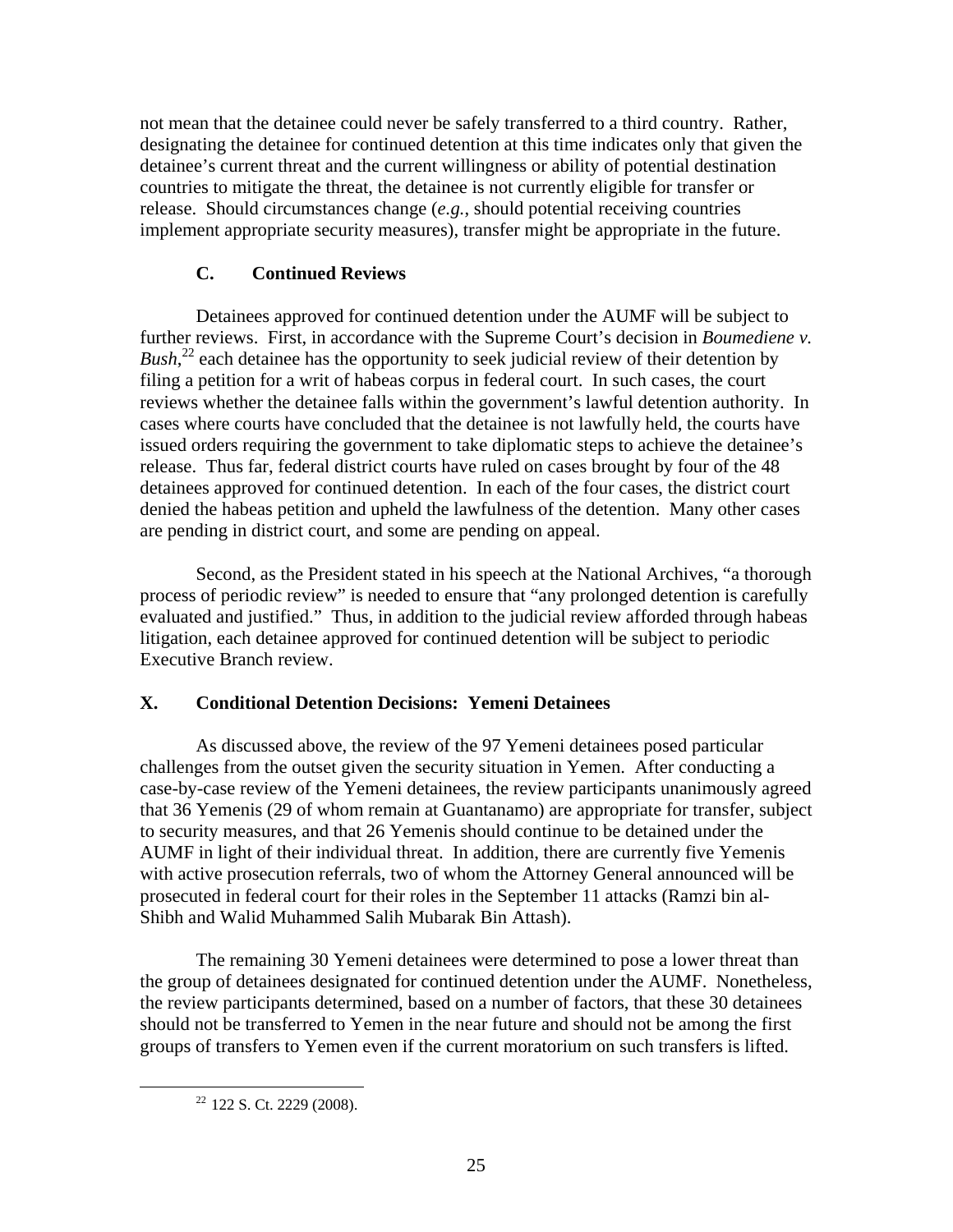<span id="page-29-0"></span>detainees approved for conditional detention.<sup>23</sup> Thus, these 30 detainees were approved for "conditional" detention, meaning that they may be transferred if one of the following conditions is satisfied: (1) the security situation improves in Yemen; (2) an appropriate rehabilitation program becomes available; or (3) an appropriate third-country resettlement option becomes available. Should any of these conditions be satisfied, however, the remaining 29 Yemeni detainees approved for transfer would receive priority for any transfer options over the 30 Yemeni

At the time of the closure of the detention facilities at Guantanamo, the status of detainees approved for conditional detention will be reconsidered for possible transfer to Yemen, a third country, or a detention facility in the United States.

#### **XI. Diplomatic Efforts**

1

The President's Executive Order recognized that diplomatic efforts would be essential to the review and appropriate disposition of individuals detained at Guantanamo. To implement the review decisions approving the transfer of detainees, the order provides that the "Secretary of Defense, the Secretary of State, and, as appropriate, other Review participants shall work to effect promptly the release or transfer of all individuals for whom release or transfer is possible." The President emphasized this point during his speech at the National Archives, stating that for cases involving "detainees who we have determined can be transferred safely to another country . . . my Administration is in ongoing discussions with a number of other countries about the transfer of detainees to their soil."

To fulfill this mission, the Secretary of State created an office to lead the diplomatic efforts to transfer detainees and appointed an experienced career diplomat to serve as the Special Envoy for the Closure of the Guantanamo Bay Detention Facilities. The highest levels in the administration supported these efforts. The President, Vice President, and Cabinet members—including the Secretary of State, Attorney General, and Secretary for Homeland Security—have discussed the closure of the Guantanamo detention facilities and the transfer of detainees outside the United States with their foreign government counterparts. To assist these diplomatic efforts, the National Counterterrorism Center facilitated the sharing of information about the detainees with foreign governments considering whether to accept them. In addition, the government arranged meetings between officials from interested countries and detainees at Guantanamo to facilitate resettlement and repatriation discussions.

From the outset of the review, the State Department developed a diplomatic strategy for Guantanamo, focusing on efforts to resettle detainees who could not be sent to their home countries because of post-transfer treatment concerns. In June 2009, the United States and European Union concluded a joint statement in support of the

later redesignated for conditional detention.<br>
26 <sup>23</sup> Ten of the detainees approved for conditional detention had initially been approved for transfer by the review participants. Because the specific conditions placed on the transfer approvals of these 10 detainees were the equivalent of those used for the conditional detention category, the 10 detainees were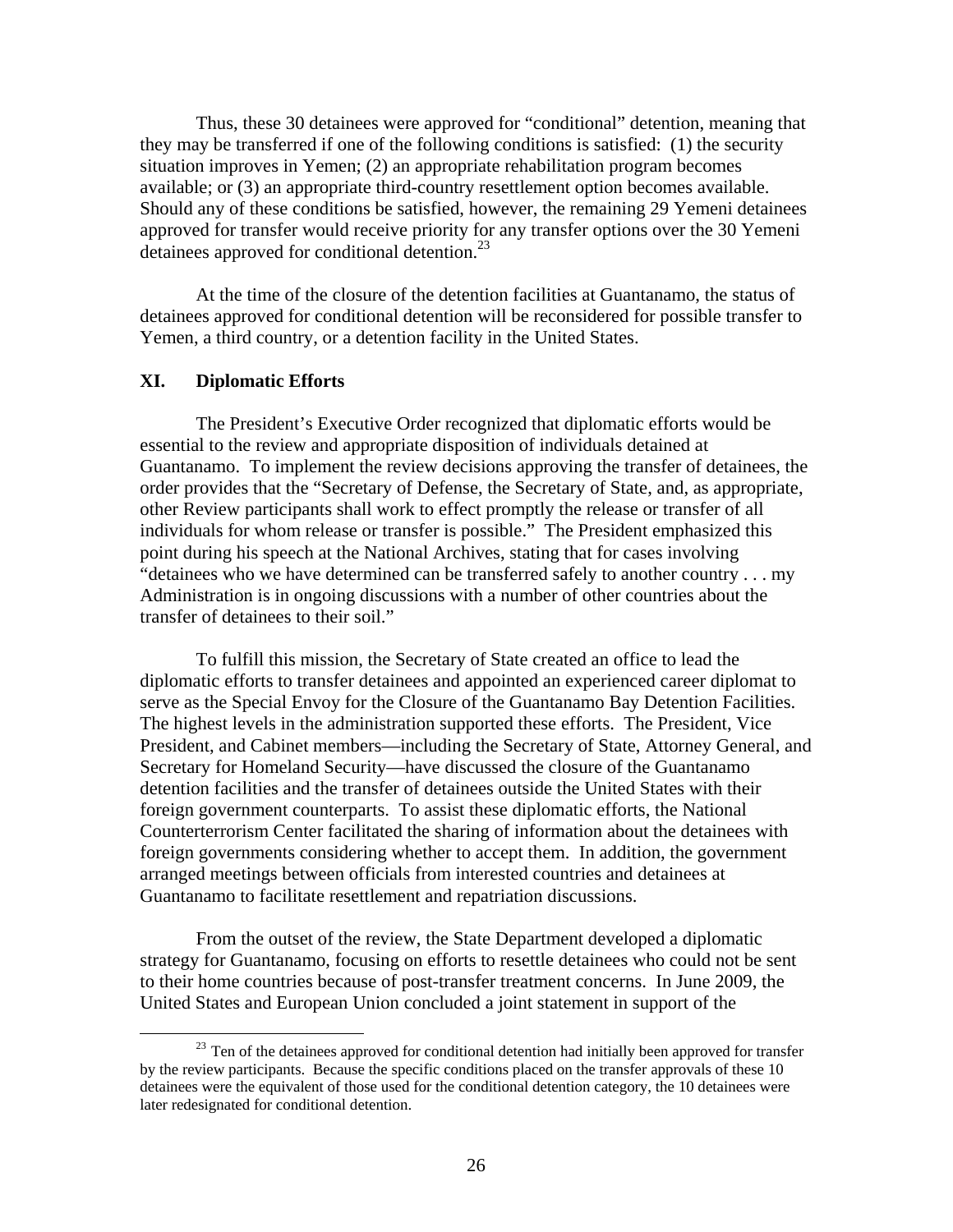resettlement of a number of detainees in Europe, expressing the readiness of certain member states to resettle former Guantanamo detainees on a case-by-case basis. Following this joint statement, a number of European governments—such as Spain, Italy, Portugal, and Ireland—announced that they were prepared to work out arrangements to accept some detainees. In addition, the Government of Palau also announced its readiness to accept a number of Uighur detainees. Following these initial successes, the State Department intensified efforts to implement resettlements. The public offers by some European governments to resettle detainees encouraged other governments to make similar offers.

To date, the diplomatic efforts taken under the Executive Order have led to the resettlement of 18 detainees in the following seven locations: Belgium, Bermuda, France, Hungary, Ireland, Palau, and Portugal.<sup>24</sup> Resettlement negotiations are ongoing with a number of countries, *e.g.*, Spain, Switzerland, and Slovakia. In addition, Italy accepted two detainees for criminal prosecution on charges stemming from pre-9/11 activities. All efforts to resettle detainees include discussions with receiving governments about post-transfer security measures, as well as other issues such as the integration and humane treatment of resettled detainees.

The process for engaging a country on resettlement issues can be lengthy and complicated. The State Department has engaged in discussions with dozens of countries across the globe to initiate or further resettlement negotiations once it has been determined that a government is open to discussions. When this process is successful, initial receptiveness leads to discussions regarding individual detainees, foreign government interagency review, foreign government interviews of prospective resettlement candidates, the foreign government's formal decision-making process, integration plans, and, ultimately, resettlement. The length of the effort often has been influenced by political and other issues in potential resettlement countries (*e.g.*, public perceptions of current and past U.S. detention policies), third-country views (and sometimes pressure) with respect to detainee resettlement, and public views of the Guantanamo detention facility generally. Depending on how these factors affect individual cases, the process can be very lengthy.

Once a resettlement has occurred, the State Department and other agencies remain in contact with host governments following transfer on these issues. The State Department is engaged in ongoing discussions for the remaining detainees who cannot be repatriated due to post-transfer treatment concerns and is on track to find resettlement countries for most if not all of the detainees in this category.

The State Department also has worked to repatriate detainees to their home countries, in coordination with other agencies and with the National Security Council. Thus far, 24 detainees have been repatriated since last January to nine different locations—Afghanistan, Algeria, Chad, Iraq, Kuwait, Saudi Arabia, Somaliland, the United Kingdom, and Yemen. All decisions to repatriate detainees have been made in

1

 $24$  From 2002-2008, a total of eight Guantanamo detainees were resettled, all in Albania.